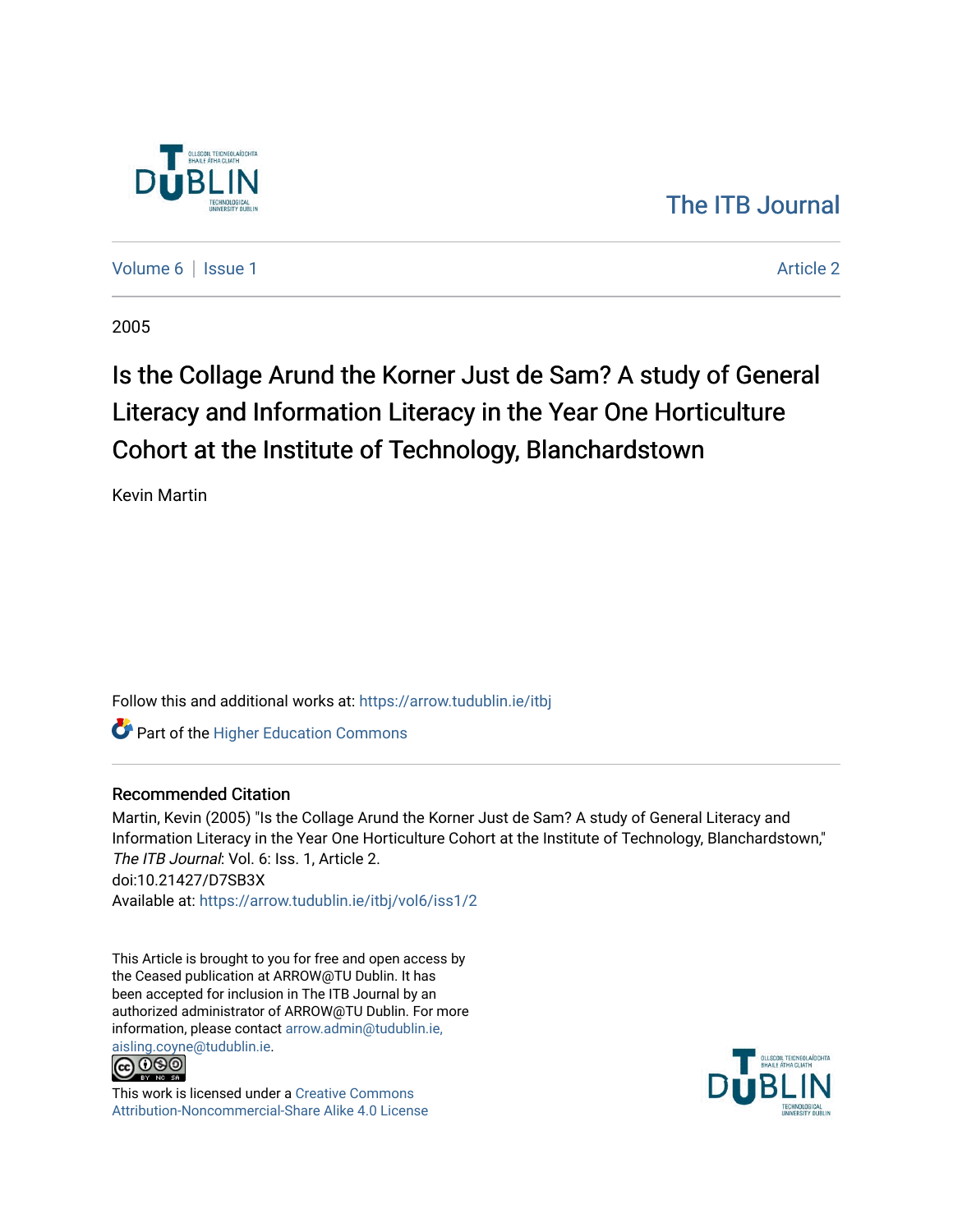# **Is the collage arund the korner just de sam? A study of General Literacy and Information Literacy in the year one Horticulture cohort at the Institute of Technology, Blanchardstown**

# *Kevin Martin,*

Lecturer in Communications Institute of Technology Blanchardstown

## **Abstract**

*This paper examines the issues of general and Information Literacy among first year students at the Institute of Technology Blanchardstown, Dublin, Ireland in the School of Engineering and Computing. It specifically looks at the first year Diploma in Horticulture intake and briefly compares these to other cohorts in the school. It seeks to tentatively establish the percentages of students who are presenting with literacy difficulties. It suggests interventions that may help to remediate the problems for some students and help them fulfil their potential.*

## **Introduction**

There is increasing recognition that many students entering third level education have literacy difficulties. That they present with these difficulties is recognised as multi causational. There are those that have specific learning difficulties such as Dyslexia<sup>1</sup> and Dyspraxia<sup>2</sup>. Consideration can also be given to an increasingly diverse student body with greater representation of mature and non-national entrants who may not have English as a first language: easier access for second level students with a consequent drop in academic abilities and to dropping literacy standards in the wider societal context. Heretofore, it may be argued that third level staffs have viewed literacy as the concern of second level instruction. This viewpoint may be challenged in the light of rapid socio-cultural changes, student profiles and educational research. It ignores the fact that literacy skills develop throughout our lives and should respond to the demands of specific contexts and disciplines. It runs counter to avowed policies of lifelong learning and encouragement of participation in third level education of previously marginalised groups such as those mature students who may have had limited formal academic instruction in the past. Such a viewpoint would also seem to compromise policies of inclusion of ethnic minorities and non-national students in the student body. This paper seeks to analyse the literacy profiles of first year students at the Institute of Technology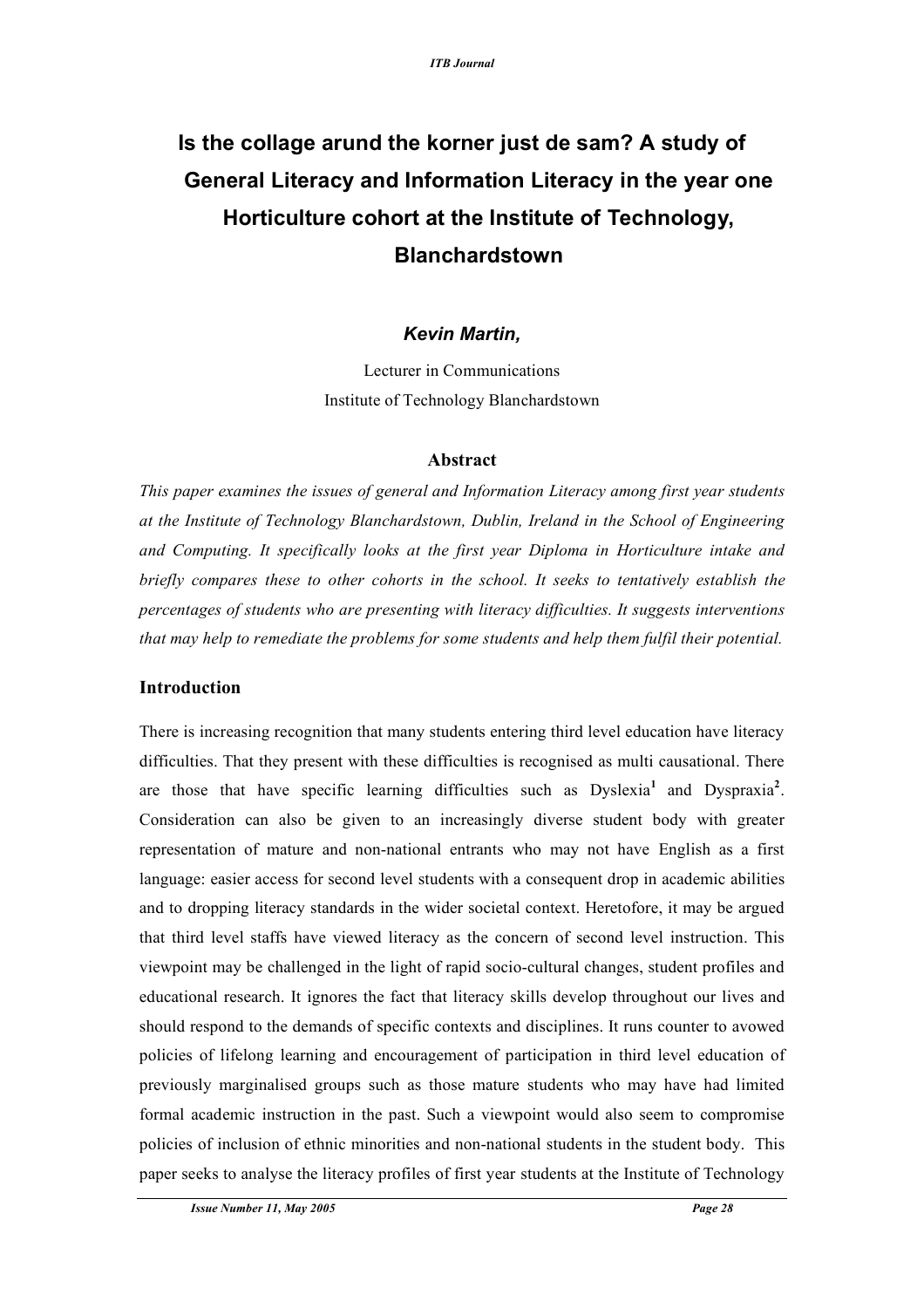Blanchardstown in the school of Informatics and Engineering with a specific focus on the Horticulture cohort for the academic year 2004/2005. Comparisons will be made between students who have followed the traditional leaving certificate entry and those who have taken non-traditional pathways including mature and second chance learners, non-national students who may have English as a second language and Post Leaving Certificate Course (PLC) **<sup>3</sup>** students.. It will investigate whether there is a mismatch between literacy levels that pertain and the demands of courses at the Institute of Technology Blanchardstown. It will make comparisons with similar studies internationally. There have been no similar studies completed in Ireland to date as far as can be ascertained. Consideration will be given to staff experiences and expectations. Finally, the current academic provision and support system will be reviewed and suggestions made as to how to address any deficiencies identified.

## **Defining literacy**

Definitions of literacy have changed over time in parallel with changes in our society, economy and culture. The growing acceptance of the importance of lifelong learning has expanded views and demands. Literacy is no longer seen as an ability that is developed during the early school years but as an advancing set of skills, knowledge, and strategies those individuals build on throughout their lives in various contexts. These may vary from interaction with their peers to engaging with the larger communities in which they participate.

Historians remind us that the types and levels of literacy skills necessary for economic participation, citizenship, parenting, and individual advancement in 1800 were different from those required by 1900 and from those required in the year 2000 and beyond. We live in a technologically advancing world. Both the number and types of written materials are growing and increasing numbers of citizens are expected to use information from these materials in new and more complex ways.

As Resnick and Resnick (1977) point out, literacy in its earliest form consisted of little more than signing one's name. It was not until much later that fluent oral reading became important, and not until the 20th century that reading to gain information was required. The 2003 National Assessment of Adult Literacy defines literacy as 'using printed and written information to function in society, to achieve one's goals, and to develop one's knowledge and potential'. The revised Irish Primary Curriculum (1999) puts it bluntly: literacy is the ability to read and write. This is our fundamental concern: can third level students read and write well enough to function at this level? While these definitions are clear-cut, literacy is a more complex concept than they allows for.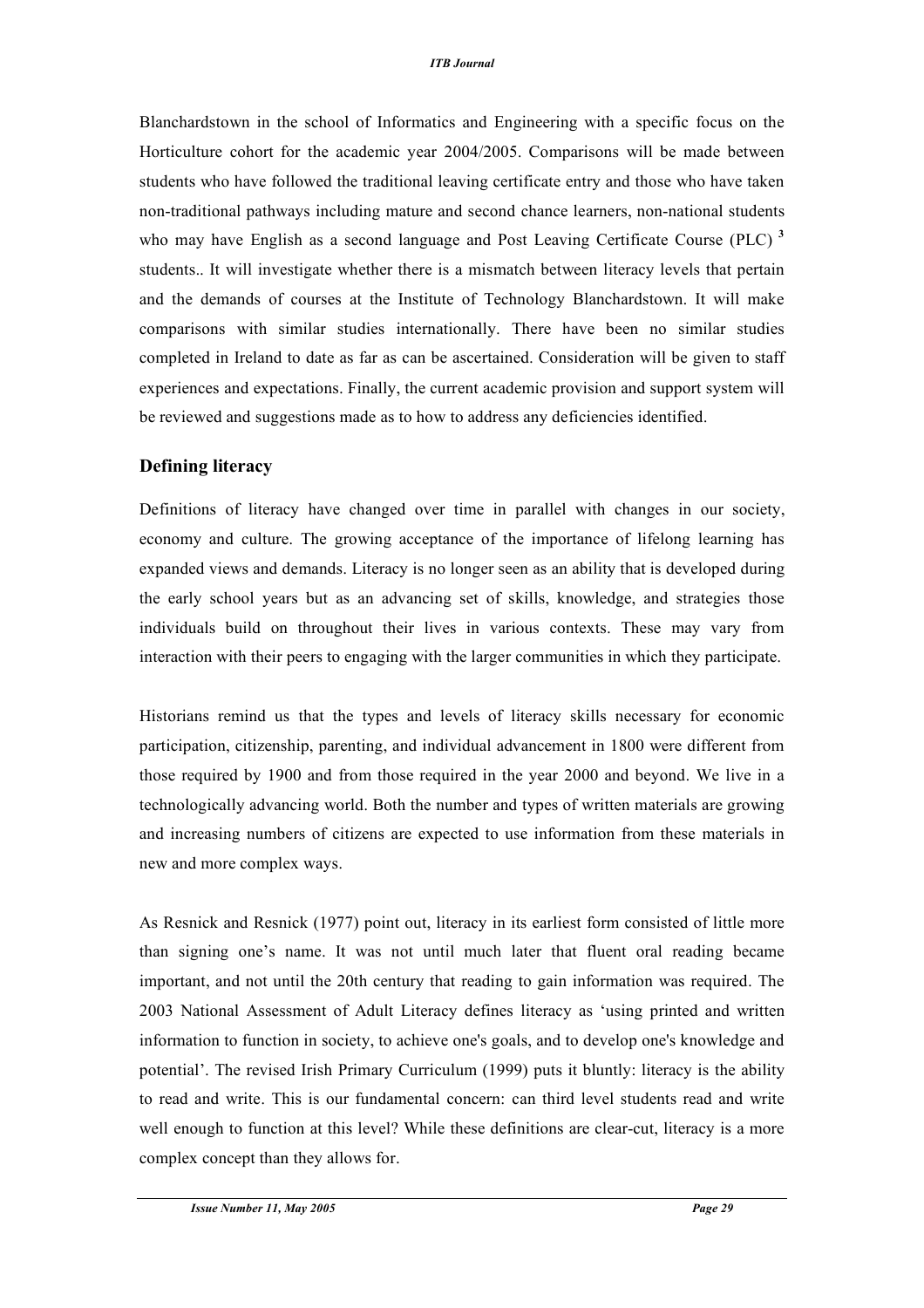Literacy is often conceived of as a discrete set of skills and knowledge: something you have or don't have (literate/illiterate) or something that exists on a single scale (degrees of literacy). However research in 'new literacy studies' shows it to be more than a set of decoding skills. Reading and writing are recognized as complex mental operations but also rooted in particular social contexts and purposes. The Irish National Adult Association for Adult Literacy (NALA)<sup>4</sup> literacy as 'the integration of listening, speaking, reading, writing and numeracy' (2004;pg 2) Furthermore, they suggest that it encompasses aspects of personal development: social, economic, and emotional and is concerned with improving self-esteem and building confidence. This conception of literacy goes far beyond mere technical skills of communication. The underlying aim of good literacy practice is to enable people to understand and reflect critically on their life circumstances with a view to exploring new possibilities and initiating constructive change. Similarly, the benchmark study, The International Adult Literacy Survey (IALS), which is described below, views literacy as a particular capacity and mode of behaviour: the ability to understand and employ printed information in daily activities, at home, at work and in the community - to achieve one's goals, and to develop one's knowledge and potential (2002;p. 3).

#### **General Literacy in Ireland**

The two most significant studies of Irish literacy have been the OECD's Programme for International Student Assessment (PISA) and the International Adult Literacy Survey (IALS). The PISA assesses 15-year-old students from all members of the OECD countries in prose, documentary and quantitative literacy. In the most recent results for 2000 the only country to outperform Ireland was Finland. The areas of concern: girls substantially outperforming boys and lower performance levels among the lower socio economic groups were common to all countries. The only Irish anomalies were the very low percentage of boys who engage in reading as a hobby and, despite the fact that Ireland had a very good mean score; one in ten has significant literacy difficulties. Ireland was one of the original countries in the IALS finishing a lowly seventeenth of twenty-two. This was central, along with lobbying by NALA and AONTAS, in the appointment of a Minister of State for Adult Education. Denny et al (1999) convincingly argue that the survey did not do justice to Irish literacy standards. The figures were skewed by the lack of access to second level education until the mid 1960s creating 'a cohort effect'.

The OECD statistics (Education at a glance, 2002) show that 31% of those aged between 55 and 64 have completed second- level education compared to 67%of the 25-34 age cohort. Prior to 1966 individuals were obliged to pay fees to attend secondary school. This acted as a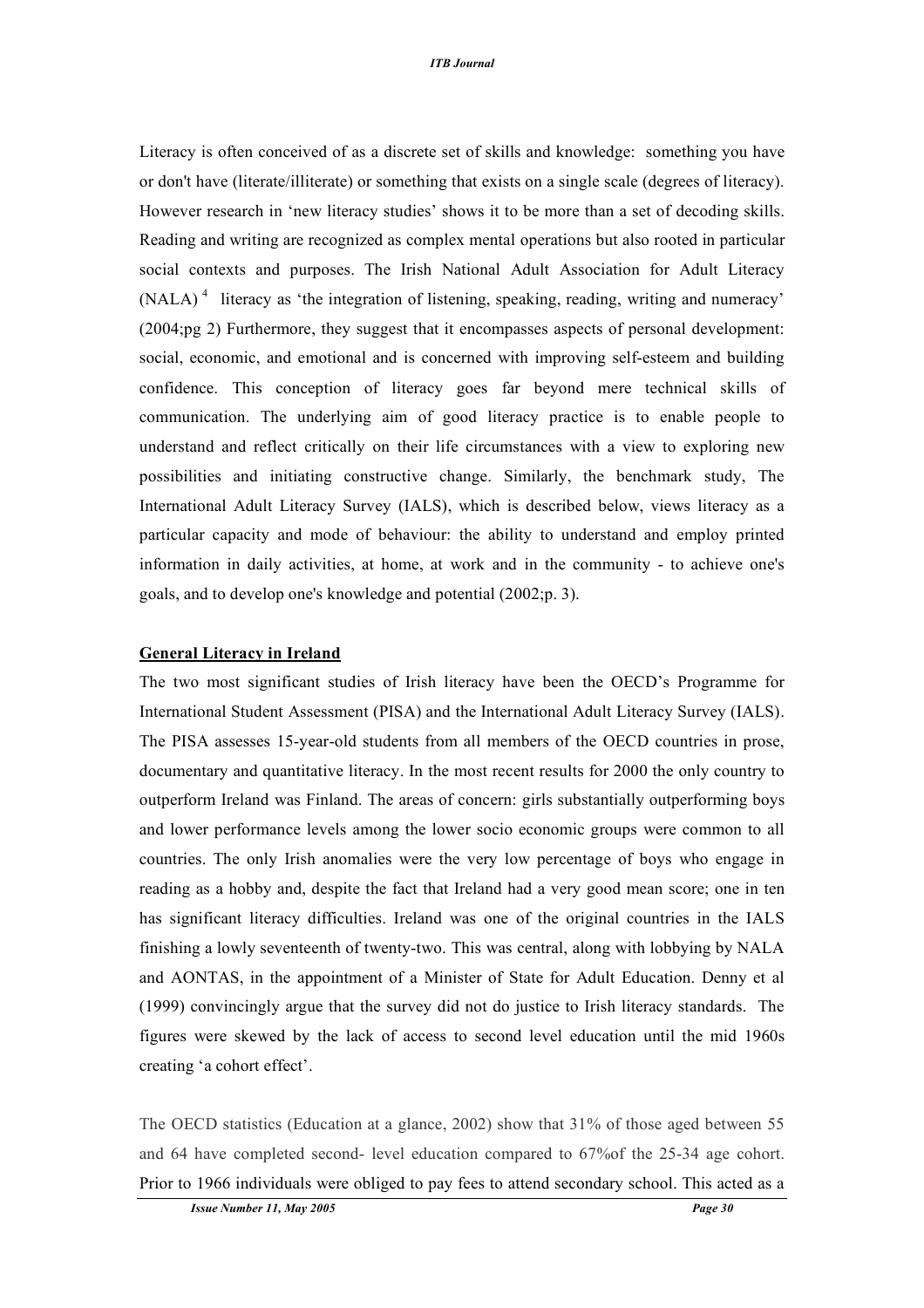barrier to participation for many. Consequently, the older age cohort has a lower level of educational attainment, which is reflected in a lower level of literacy proficiency. However, the participation rates in education have increased dramatically since the 1970s, which produces a more favourable distribution of literacy scores in the younger cohort in Ireland. The authors effectively demonstrate that the Republic of Ireland, in recent years, has been more efficient in converting years spent at school to literacy levels than the United Kingdom.

#### **Literacy at third level**

Literacy within the higher education context is generally thought of in three ways:

- **1.** General competence to express oneself using a standard variety of English suitable to a tertiary level: **Generic Academic Literacy.**
- **2.** The ability to think, speak, read and listen and write well within particular contexts, according to the traditions and usages of particular disciplines: **Discipline Specific Literacy.**
- **3.** The ability to manage and use information effectively: **Information Literacy.**

While the first two conceptions have somewhat different emphases they are interrelated and complementary. The term **Academic Literacy** will be used to encompass both concepts. Academic literacy requires an understanding of the expectations and requirements of a discipline and the development of skills for analysis and communication within that area. Academic disciplines have accepted conventions and methodologies for

- 1. Text and data acquisition
- 2. Critical and data analysis
- 3. Forms of argument and
- 4. Presentation of communication of information and argument

For a student to meet these expectations they require skills in

- 1. Critical listening
- 2. Reading and analysis of text and data and
- 3. The development of written and spoken skills to develop arguments and the communication of data and text

The development of Academic Literacy needs to be underpinned by traditional or general literacy skills. You cannot have one without the other. The teaching of English is littered with Acronyms: TEFL (Teaching of English as a foreign language): ESL (English as a Second Language): TESOL (Teaching of English to Speakers of Other Languages) and EAP (English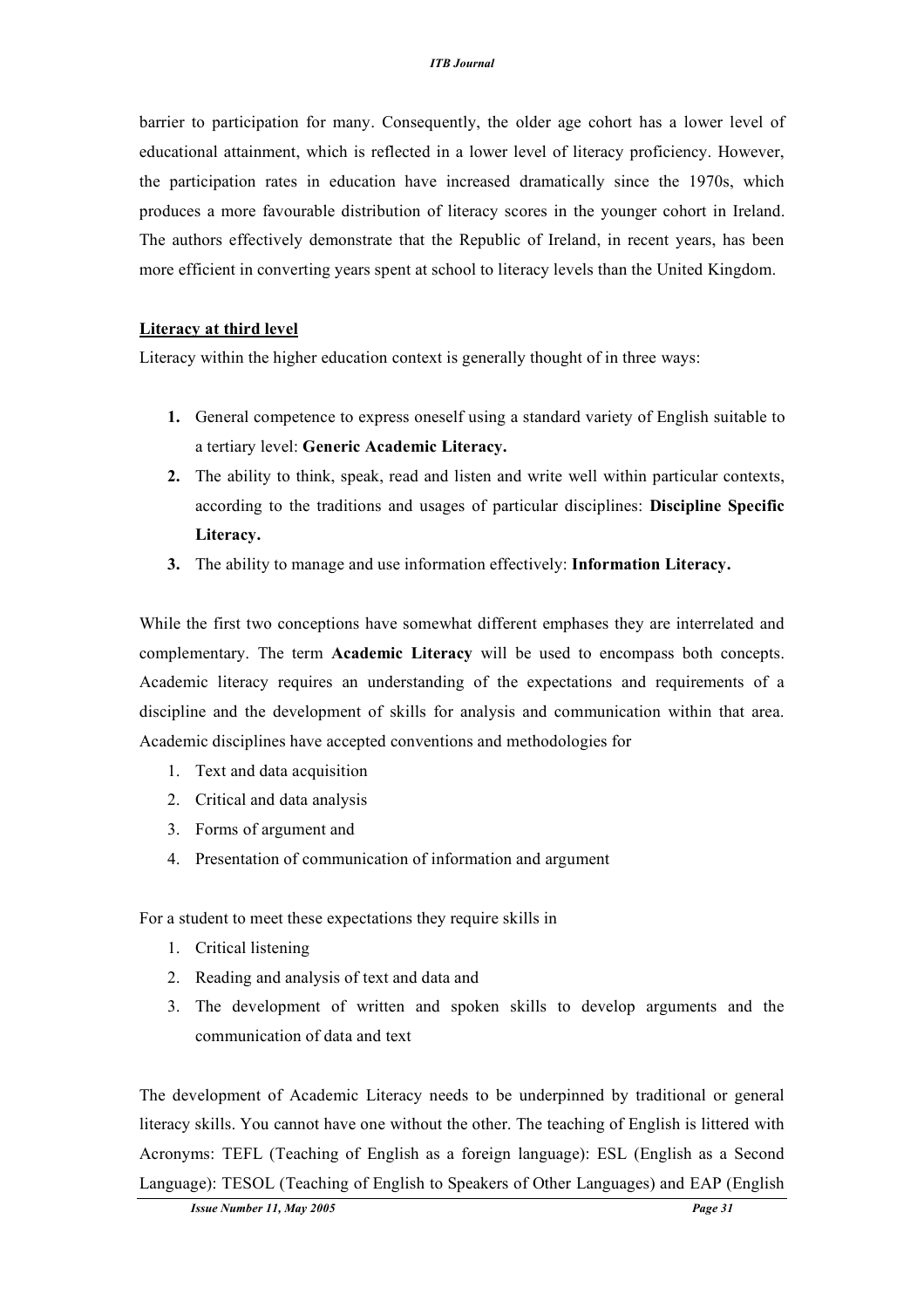for Academic Purposes). The last is our concern. If a student is academically literate they should be able to engage with discourses appropriate to third level in the areas of thinking, reading, writing and speaking. Additionally they should be aware of the various logical, emotional and personal appeals used in argument and as briefly mentioned above they need skills enabling them to define, summarise, detail, explain, evaluate, compare/contrast and analyse. Ideally an academically literate student has an understanding of audience, tone, language and rhetorical strategies to be successful in various disciplines.

#### **Reading skills**

Reading skills can be divided along three axes.

**Prose literacy (PL)** is the comprehension of written text: editorials, news stories, poems and fiction for example, and is broken down into two types: expository and narrative prose. Expository prose is printed information that defines, describes, or informs, such as newspaper stories or written instructions. Narrative prose tells a story. Prose varies in its length, density, and structure (e.g., use of section headings or topic sentences for paragraphs). Prose literacy tasks include locating all the information requested, integrating information from various parts of a passage of text, and writing new related information.

**Document literacy (DL)** is the comprehension of short forms or graphically displayed information. These may be real life situations: job applications, payroll forms, transportation schedules, maps, tables and graphs or in an academic context.

**Quantitative literacy (QL)** is the understanding of information displayed visually, in graphs or charts, or in numerical form using whole numbers, fractions, decimals, percentages or time units. These quantities appeared in both prose and document form. QL involves locating quantities, integrating information from parts of a document, determining and performing the necessary arithmetic operation. Examples are balancing a check book, completing an order form or determining the amount of interest paid on a loan.

#### **Writing**

Written work is a fundamental part of third level literacy. It may be used in some format as part of continuous assessment or examinations. These may include essays, business correspondence, synopsises and report writing for example. The skills required to complete these include appropriate expression, structure and grammar. Good academic writing is characterised by suitable levels of formality, objectivity, paraphrasing, synthesis, summation, explicitness, referencing and citation. On a more specific level it should be expected that students could describe objects, define, write instructions, describe processes and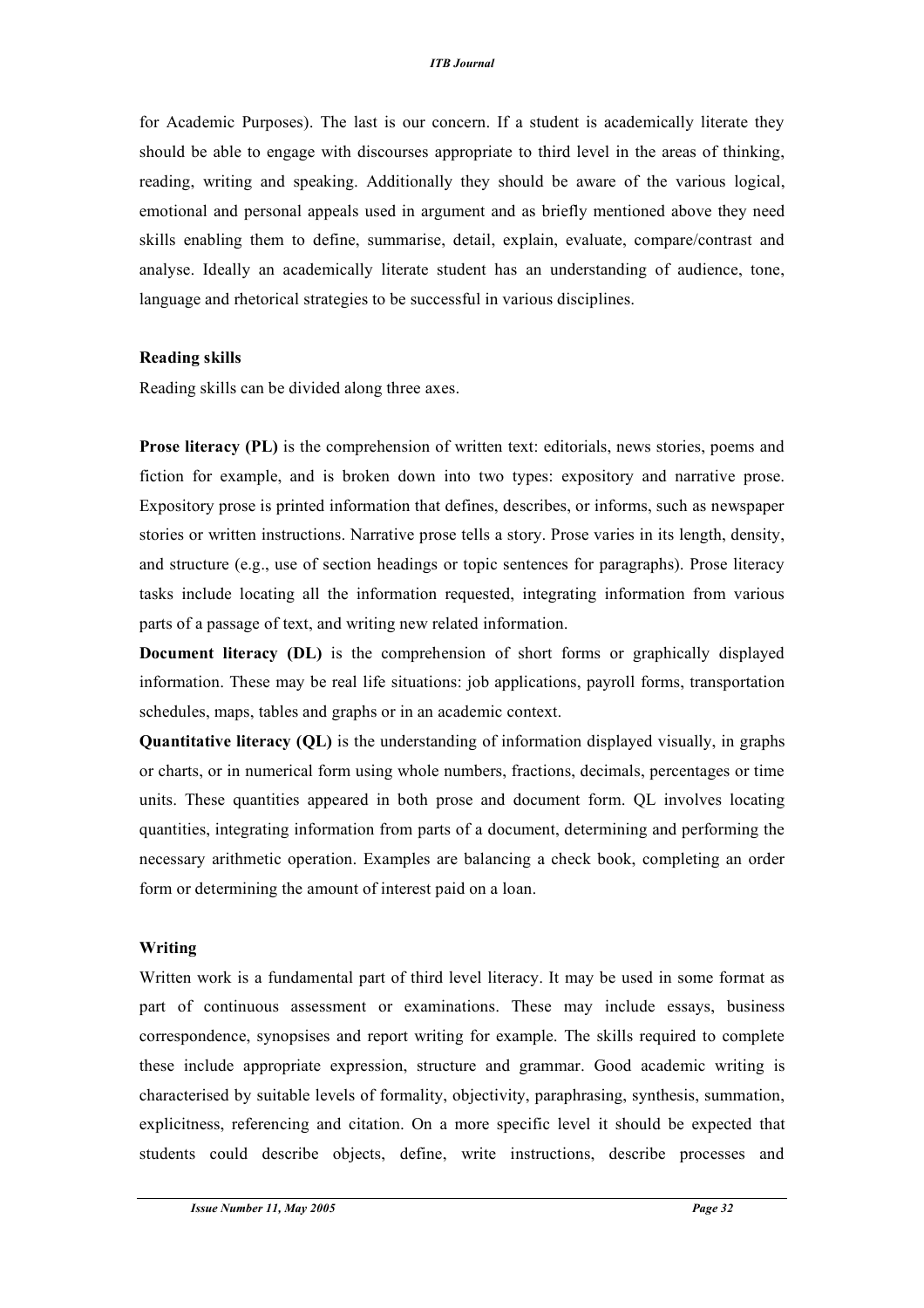developments, classify and categorise, give examples, compare and contrast, evaluate and analyse.

### **Information Literacy**

Information literacy enables a person to recognise when information is needed and to locate, evaluate and effectively use it. It has dominated the research of third level literacy in recent years. A person considered being information literate is able to

- 1. Recognise a need for information
- 2. Determine the extent of information required
- 3. Access the needed information efficiently
- 4. Evaluate the information and its sources
- 5. Incorporate selected information into their knowledge base
- 6. Use information effectively to accomplish a purpose and
- 7. Classify, store, manipulate and redraft information collected or generated.

Academic library and information centres throughout the world have been evolving for some time into what is described as the 'hybrid library'. This refers to the merging of the old with the new – the books, journals and physical space of the traditional library combined with the vistas opened up by digital technologies and electronic resources. In the 'library without walls' a user can access high-quality information at the drop of a click either from a library computer, their office desktop, remotely from home or anywhere else. Students have greater choice in how, when and where to access information. In theory it should now be easier than ever to locate and access key learning resources. Without the necessary information-handling skills, however, students are in general ill equipped to exploit this amazing array of resources effectively and productively. Recognising this 'information gap', academic libraries now regard the teaching of information skills as an integral part of their mission.

### **Current initiatives in Irish third-level institutions**

All Irish academic libraries offer a variety of 'user education' programmes to students and staff, ranging from the 'library tour' to more specific workshops on research in the library or using electronic resources. These courses are traditionally stand-alone, generic and often unrelated to specific course work. They are usually not compulsory, assessed or evaluated and are very often not uniform or standard across courses or types of students. Even the most supportive academic staff member finds it difficult to allocate precious curriculum class time to library training. Consequently, librarians are often faced with the prospect of trying to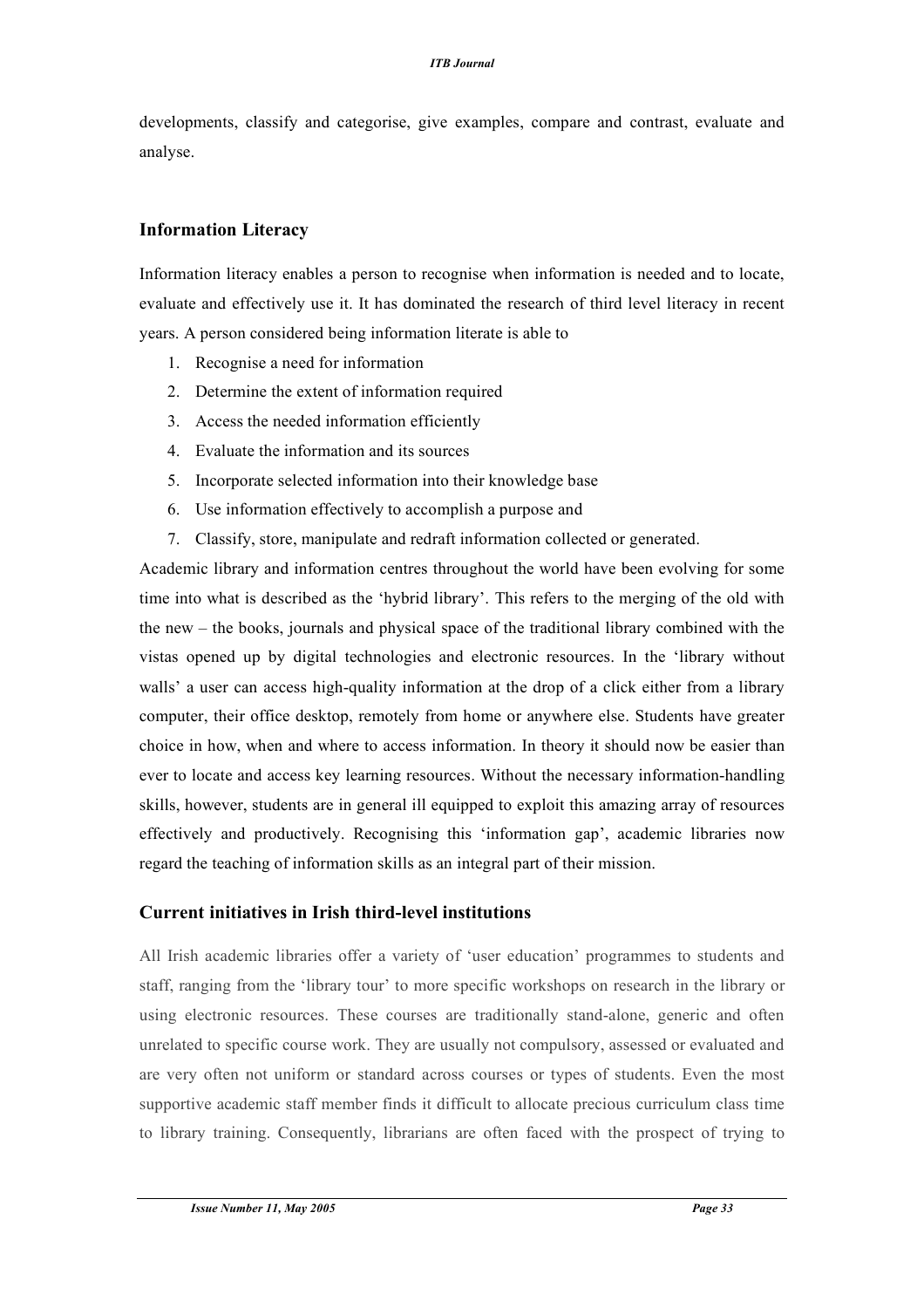#### *ITB Journal*

cover everything from basic research skills to complex search strategies across electronic databases in one annual 60-minute session.

However, some interesting work is being done in several Irish academic institutions. University College Dublin's library, in conjunction with the Student Welfare Service and the professor of psychology, has recently acquired HEA funding to support a research project on the teaching of study skills, information-literacy skills and critical-thinking skills to course tutors and demonstrators in the departments of physics, chemistry and psychology. The project aims to show that this type of intervention helps to retain students. The project team are working with the academic departments to integrate these skills into existing curricula, and the methodology proposed is that tutors would be trained to pass these skills on to their respective students. This is seen as possibly more effective and feasible in terms of staff/student ratios.

In Trinity College Dublin, the library and the department of pharmacology have received funding from the Centre for Learning Technology to develop a programme 'using web-based learning to provide B.Sc. (Pharm.) students with the fundamental skills to solve drug-related case-based problems using optimal search strategies'. The library hopes to use the Medicines Information Retrieval (MIR) project as a template on which to model subject-specific information skills courses applied to other academic disciplines.

In Dublin City University a number of the information courses offered by the library are fully embedded in course curricula, are assessed and accredited. A course entitled 'Effective web searching', for example, is delivered as part of an IT module for 150 first-year science students. The learning outcomes for the course were set by the librarians in collaboration with the module co-ordinator. The assessment relates directly to the outcomes, and accounts for approximately 20% of the overall marks for the module. Another course on library research databases is presented as part of a second-year chemistry module entitled 'Visualization & validation of laboratory data'. This too is assessed and accredited. The library is currently reviewing its courses in collaboration with academic staff in order to identify and agree broader information skills learning outcomes.

Both Information literacy and general literacy are essential to third level success. We will now look at the broader canvas of the Irish system and how it may relate to literacy levels.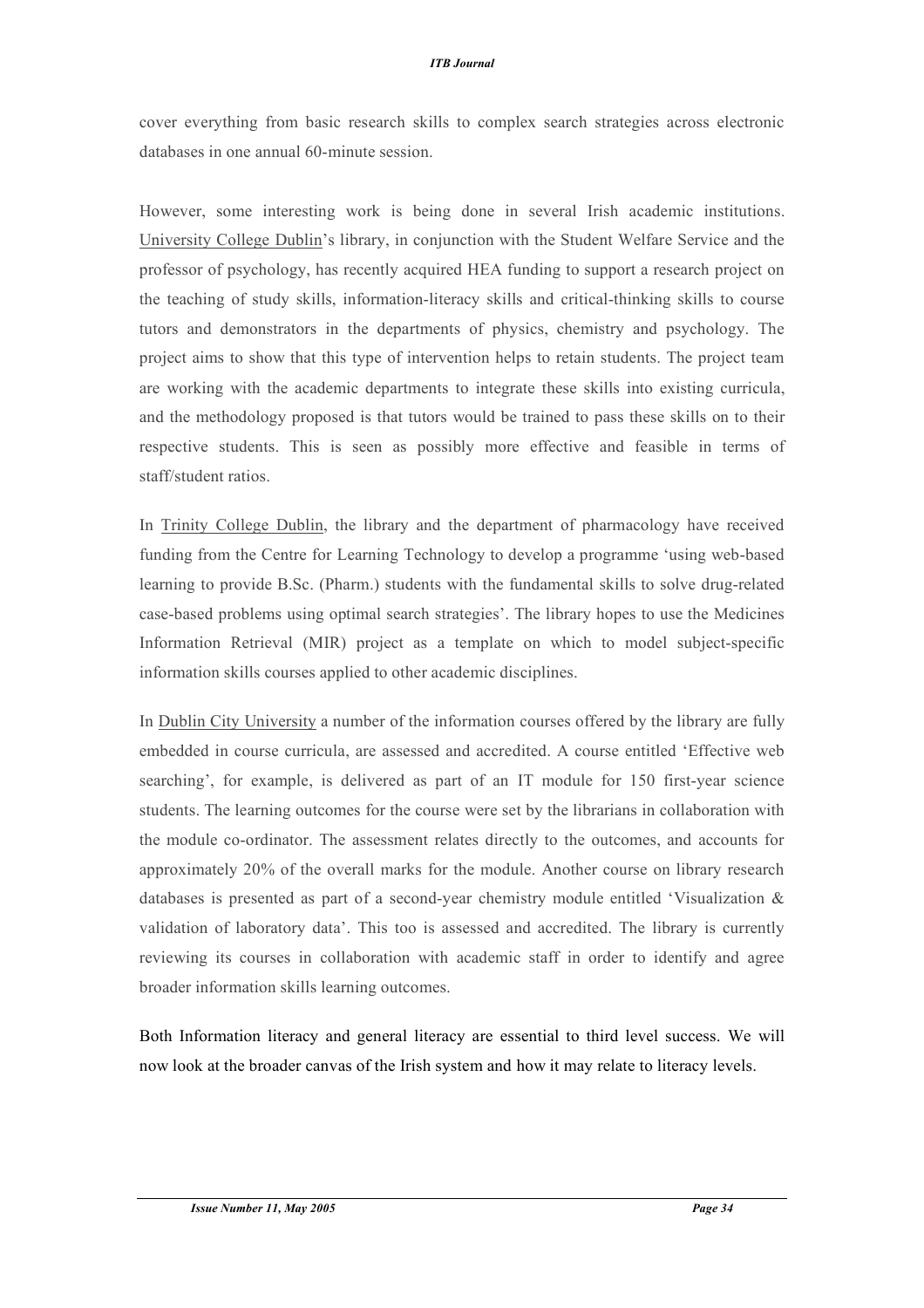# **Overiew of the Irish third level system**

### **Growth of third level participation**

The OECD report on higher education comments that 'the growth in tertiary education in Ireland has been extraordinary with the participation rates rising from 11% in 1965 to an estimated 57% in 2003 and in numbers from about 21,000 in 1965 to over 137,000 by 2003' (Department of Education and Science Ireland).

(type A are degree level course and type B shorter courses leading to a certificate or diploma) are counted together the share of the 25-34 year olds completing tertiary education amounts to 37%, compared to an OECD average of 28%. This is all the more remarkable when the historical context is considered. The completion rate of 14% in the 55 to 64-age cohort compared, for example, to 20% in the United Kingdom while those in the 45 to 64 cohorts had a completion rate of 19% compared to 40% of those in the same cohort in the United Kingdom. By 2002 the corresponding figures were 37% and 31%. It can be extrapolated then that from a position twenty years ago where Ireland had less than half per head of population of that of the United Kingdom attending and achieving tertiary level qualifications it has bypassed it by 6% in 2002. This is a remarkable achievement. It is suggested that Government policy in terms of introducing free education in 1966, the provision of third level places, advantageous demographics and the premium attached to Education in Irish culture have all played their part.

In 2002 36,500 students entered tertiary education through the Central Application Office system of which 90% were in the 17 to 19 age group. The number of full time students rose from 40,616 in 1980 to 123,477 in 2001. The Institutes of Technology accounted for the largest percentage increase. An interesting comparison can be made with the figure of 16,300 who were attending third level in the academic year 1964/5 presented in the landmark publication Report of the Commission on Higher Education (1967).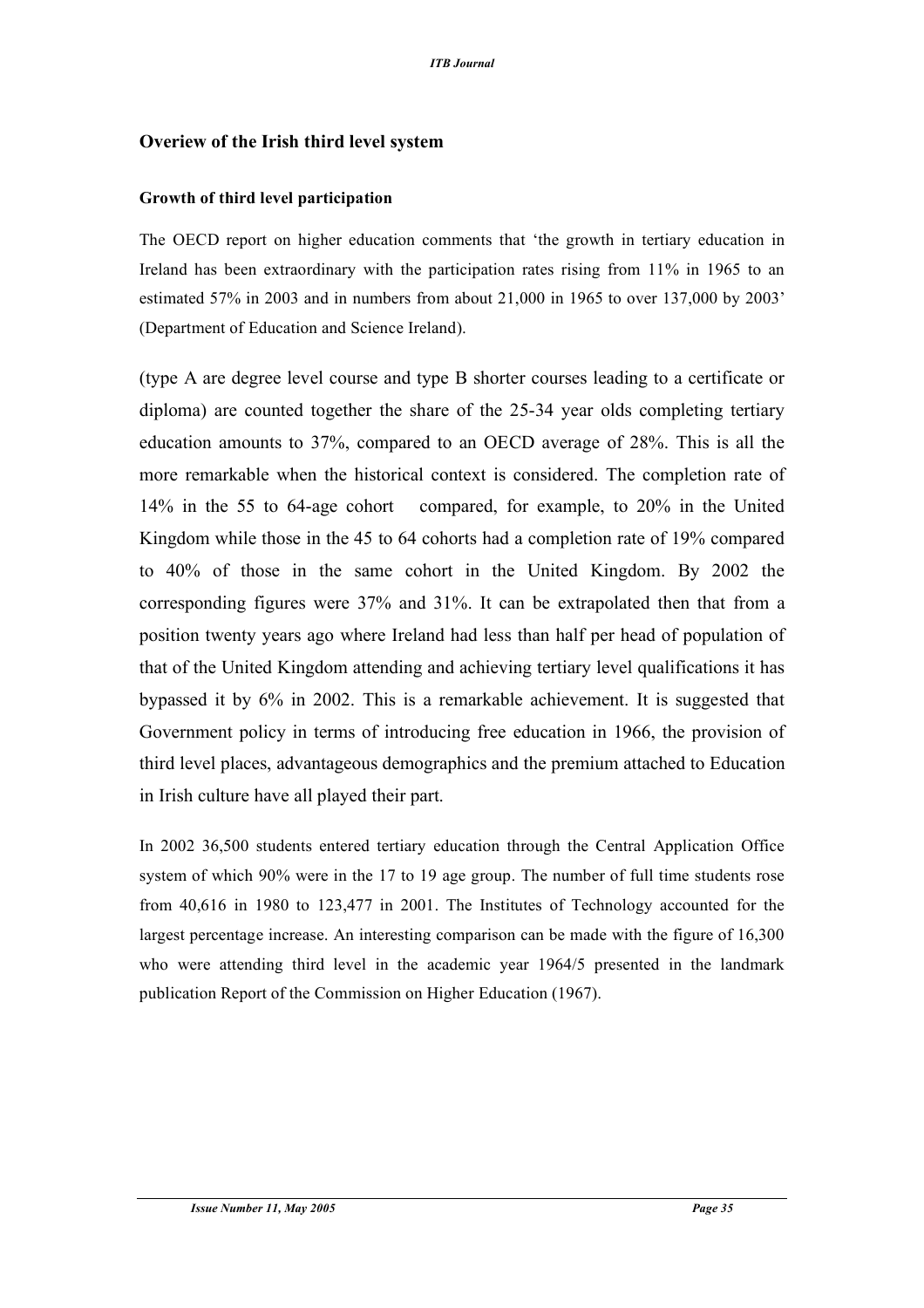|                      | Tertiary Type B |        |                |                |                    | Tertiary Type A and Advanced |        |        |        |        |
|----------------------|-----------------|--------|----------------|----------------|--------------------|------------------------------|--------|--------|--------|--------|
|                      |                 |        |                |                | Research Programme |                              |        |        |        |        |
|                      | $25 -$          | $35 -$ | $45 -$         | $55 -$         | $25 -$             | $25 -$                       | $35 -$ | $45 -$ | $55 -$ | $25 -$ |
|                      | 34              | 44     | 54             | 64             | 64                 | 34                           | 44     | 54     | 64     | 64     |
| Ireland              | 14              | 10     | $\overline{7}$ | 5              | 10                 | 23                           | 15     | 12     | 9      | 16     |
| Denmark              | 6               | 6      | 5              | $\overline{4}$ | 5                  | 23                           | 24     | 25     | 18     | 23     |
| France               | 17              | 12     | 9              | 6              | 12                 | 19                           | 11     | 10     | 9      | 12     |
| Germany              | 8               | 11     | 11             | 10             | 10                 | 13                           | 15     | 14     | 11     | 13     |
| Sweden               | 17              | 18     | 14             | 10             | 15                 | 22                           | 16     | 17     | 16     | 18     |
| Switzerland          | 10              | 10     | 9              | $\overline{7}$ | 9                  | 17                           | 17     | 16     | 14     | 16     |
| United Kingdom       | 8               | 9      | 8              | $\overline{7}$ | 8                  | 23                           | 18     | 18     | 13     | 19     |
| <b>United States</b> | 9               | 10     | 10             | $\overline{7}$ | 9                  | 31                           | 29     | 30     | 26     | 29     |
| OECD mean            | 9               | 8      | $\overline{7}$ | 5              | 8                  | 19                           | 16     | 14     | 11     | 16     |
| EU mean              | 10              | 9      | $\tau$         | 6              | 8                  | 17                           | 14     | 13     | 10     | 14     |

# **Table 2. Population that has attained tertiary education (2002)**

(Percentage, by age group)

(Source: OECD EAG 2004 Table A3.3)

# **Demographics**

The proliferation of courses available has provided for a dizzying choice for potential students. Until recent years the demand for all available places was high. This was largely accounted for by demographics. During the 1970s the birth rate was 23 per thousand of population: twice the European average. The HEA forecasts a decline to 13 per thousand by 2016. With the concentration of the entry into tertiary education being predominantly in the 18 to 20 age group (90%), this could lead to a decline in the annual cohort of second level school leavers from around 70,000 in 1990 to around 53,000 by 2015 unless school staying on rates improve considerably. They ambitiously project an increase in the age participation rate to over 66% by 2015. No report to date has mentioned continuing immigration as a possible ameliorating factor.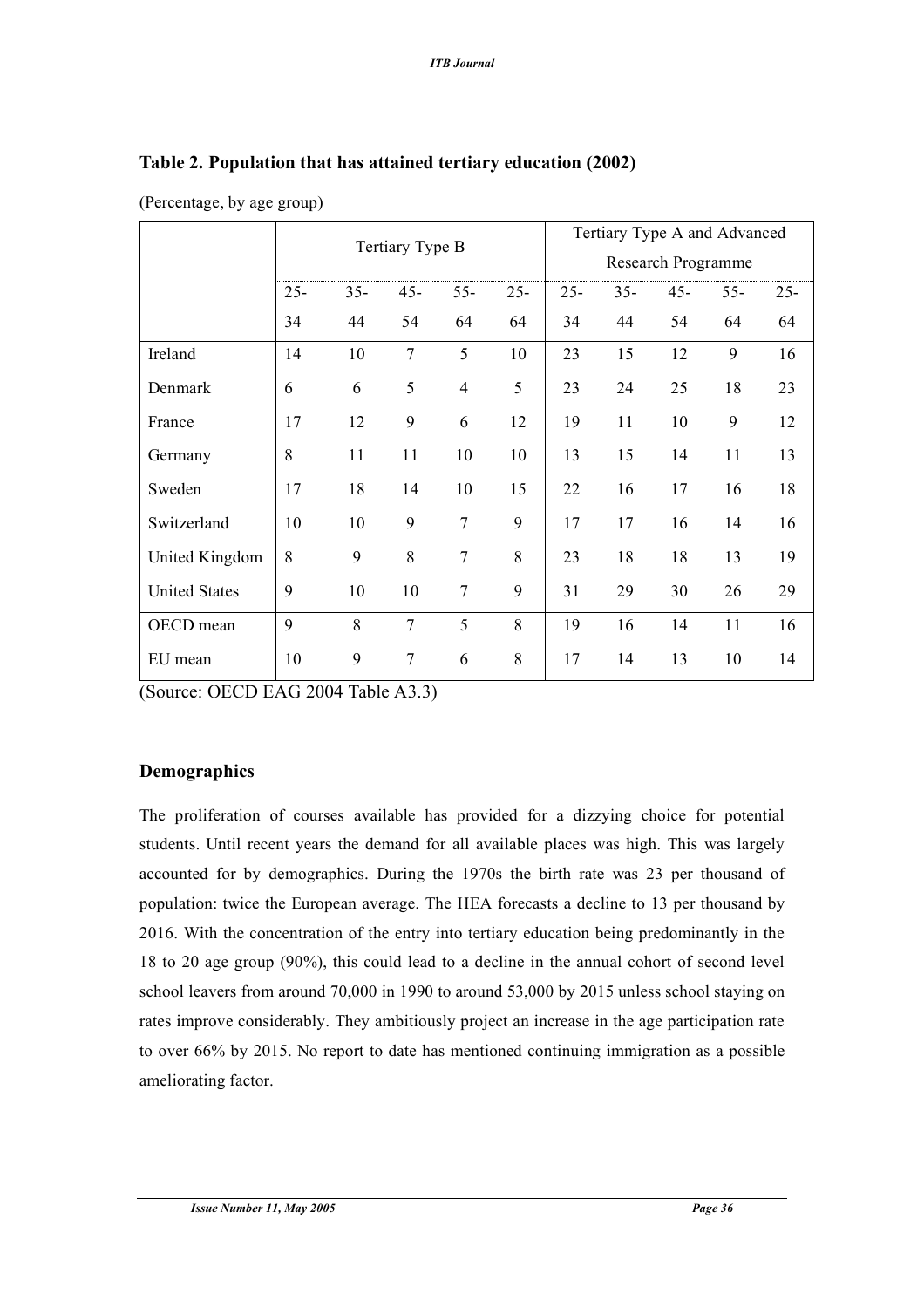## **Entrance standards**

Entrance into third level courses for leaving certificate or standard entrants is based on a points system managed by the Central Application Office. Students are allocated points according to the level and grade they achieve in six subjects in the Leaving Certificate examination or one judged equivalent. With the exception of a handful of courses, that may require interviews or portfolios of work, their success is solely dependant on points achieved. While Prestigious courses like medicine, dentistry, veterinary science and physiotherapy have continued a relentless upwards trend there is an increasing trend of stagnation and in many cases reduction of points required in other areas.

It is the Institutes of Technology who largely take the brunt of these reductions. In recent years many courses now take any qualified applicant (AQA) any others have been cancelled or suspended due to lack of interest or suitable applicants. Blanchardstown is in a fortunate position not having experienced any significant downturn up to this point. This can be seen by comparing similar courses at three Institutes of Technology: Blanchardstown, Tallaght and Letterkenny.

The 2004 figures from the CAO office indicate the minimum standards accepted for Leaving Certificate entrants. They clearly demonstrate the significantly higher entry requirements for ITB. For example computing requires 215 points at ITB, 160 at Tallaght while Letterkenny accepted any qualified applicant.

| <b>IT Blanchardstown</b>                       |            |
|------------------------------------------------|------------|
| BN001 Electronics and Computer Engineering     | 240        |
| BN002 Computing & Information Technology       | 215        |
| <b>BN003 Business Studies</b>                  | 280        |
| BN010 Business and Information Technology      | 225        |
|                                                |            |
| <b>Institute of Technology Tallaght</b>        |            |
| TA002 Computing                                | 160        |
| TA004 Electronic Engineering                   | <b>AQA</b> |
| TA102 Business Studies (Bus Admin)             | 250        |
| TA108 Business Studies - Marketing             | 270        |
| TA111 Business Studies (Bar Management)        | 125        |
| TA504 Engineering - Electro/Mechanical Systems | 150        |
|                                                |            |
| <b>Letterkenny Institute of Technology</b>     |            |
| LY003 Business Studies                         | 120        |
| LY011 Mechanical Engineering                   | <b>AQA</b> |
| LY012 Computing                                | <b>AQA</b> |
| LY039 Electronics $&$ Computer Engineering     | 185        |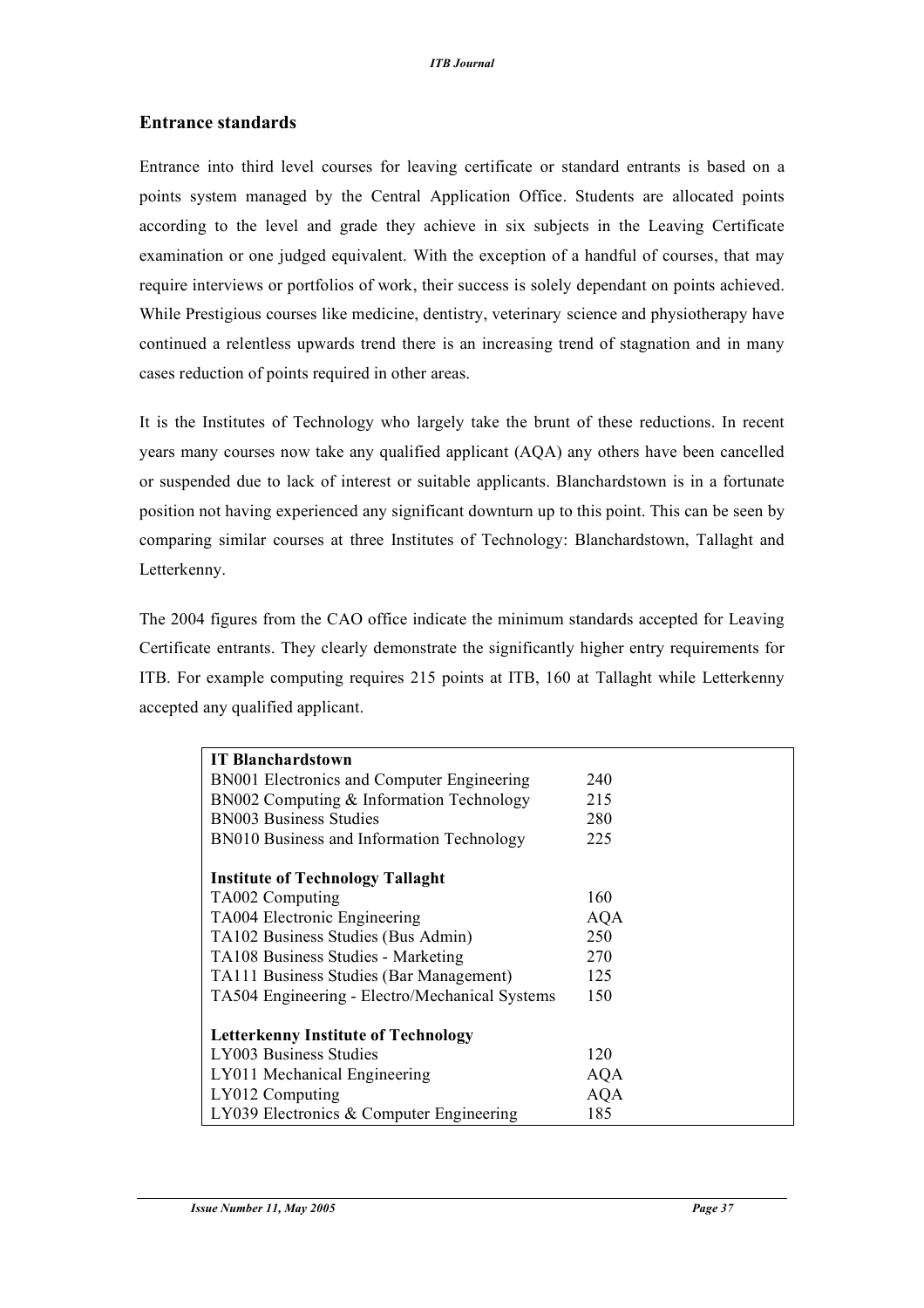# **Drop out rates and retention**

The issues of drop out rates and retention have been widely debated in recent times. This is a complex area and while beyond the scope of this work the question can be asked if there is a relationship between drop out rates and literacy levels? Failure-rates in the first years of study in the Institute of Technology sector are high and considerably more than in the universities. They are comparatively high at universities: according to an HEA study of 2001 83.2% obtained the degree on the course on which they had initially embarked and the dropout rate from universities seems to be only 10% (Morgan, Flanagan and Kellaghan 2001). One third of students leave without finishing their courses successfully and failure is highest in the first year of study at certificate and diploma level (EDU/EC (2004) 13).

The low levels of children from lower socio economic groups and mature students attending third level are perennial concerns. The connection between these issues and literacy will be explored.

The following points have been made:

- 1. There has been a substantial increase in provision and take up of third level places in the last thirty years
- 2. It has become increasingly less difficult for students to obtain a place at third level in many courses particularly at the IOTs.
- 3. The IOTs have seen the largest percentage increase in participation
- 4. The inclusion of students from lower socio economic backgrounds has remained a difficult issue to resolve and of those that come from a low SES the majority attend an IOT
- 5. There is increasing evidence that the standards required for many Institute of Technology courses are dropping although Blanchardstown has not yet suffered the effects of this
- 6. Retention and drop out rates are an ongoing concern particularly in the institute of technologies
- 7. Demographic predictions suggest that with the current provision entrance standards will be further lowered until retention and progression rates from secondary schools are improved
- 8. There is a relatively poor inclusion rate of mature students in the Irish system.

The following questions have been raised;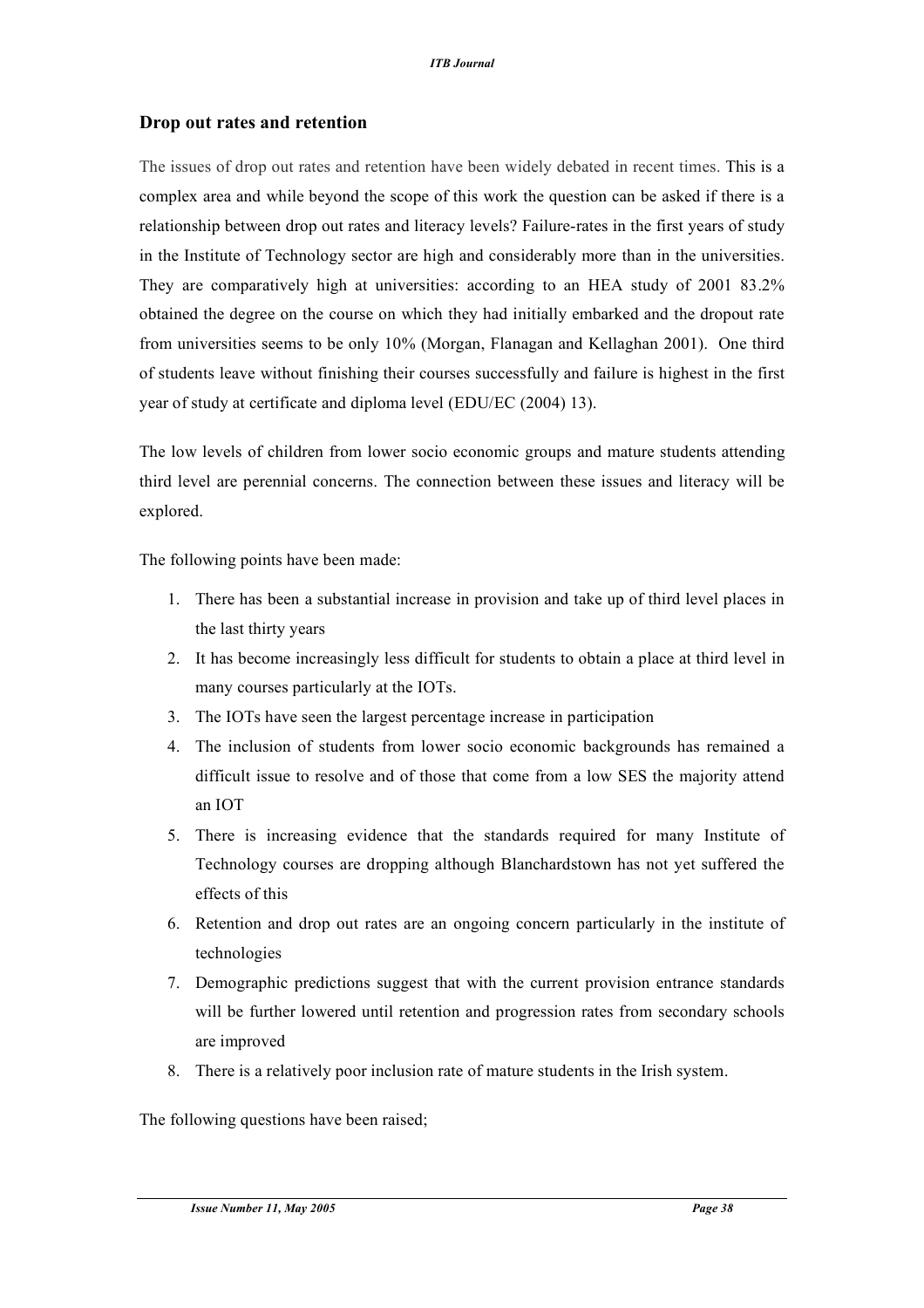- 1. Are the standards required for entrance to some courses too low causing a mismatch between academic ability and course requirements?
- 2. Do these lowering entrance levels correlate to lowering literacy standards?
- 3. Are there, then, students on courses whose literacy level is significantly below that required to be successful at third level?
- 4. Is it the job of Third level educators to address the issue of literacy?
- 5. If this is the case what is best practice?
- 6. What can the Institute do to maximise the student's chances of being retained and successful by helping them with their literacy?
- 7. What are the resource implications?

# **Assessment of literacy**

The problem with assessing literacy is that the core concepts- learning development and knowing-are largely invisible. All we can see is performance on real tasks. What the tasks should be, how complex, how close to real life and how defined are the real challenges of assessment. Resnick and Resnik (1977) we have to be careful of our notion of what it means to be literate. They also point out that we run the risk of imposing elite standards on the population as a whole and stigmatizing those who do not reach our standards. In this case it is relatively straightforward: Do students have a level of literacy that allows them to successfully complete the course of their choice and to subsequently perform effectively in the workplace.

There are three main ways of assessing literacy: self-assessments, surrogate measures and direct measures or tests. The first is self-explanatory and has been used extensively Participants are asked questions in a survey format: How well do you read; very well, quite well, poorly or not at all? It is cheap but tends to overestimate literacy levels. It was assumed for many years that, based on such surveys, the literacy level in the United States was close to 90%. When more accurate diagnostic tests were subsequently used it was found to be closer to 50%. Surrogate, or proxy, measurements could include interviewing teachers or lectures or looking at formal exam results or years spent at school. This is also cheap but is not accurate. Direct testing of an individual's literacy competency is preferable when resources permit.

Literacy can be measured in four domains: Academic knowledge tests and complex task and everyday knowledge tests and complex tasks.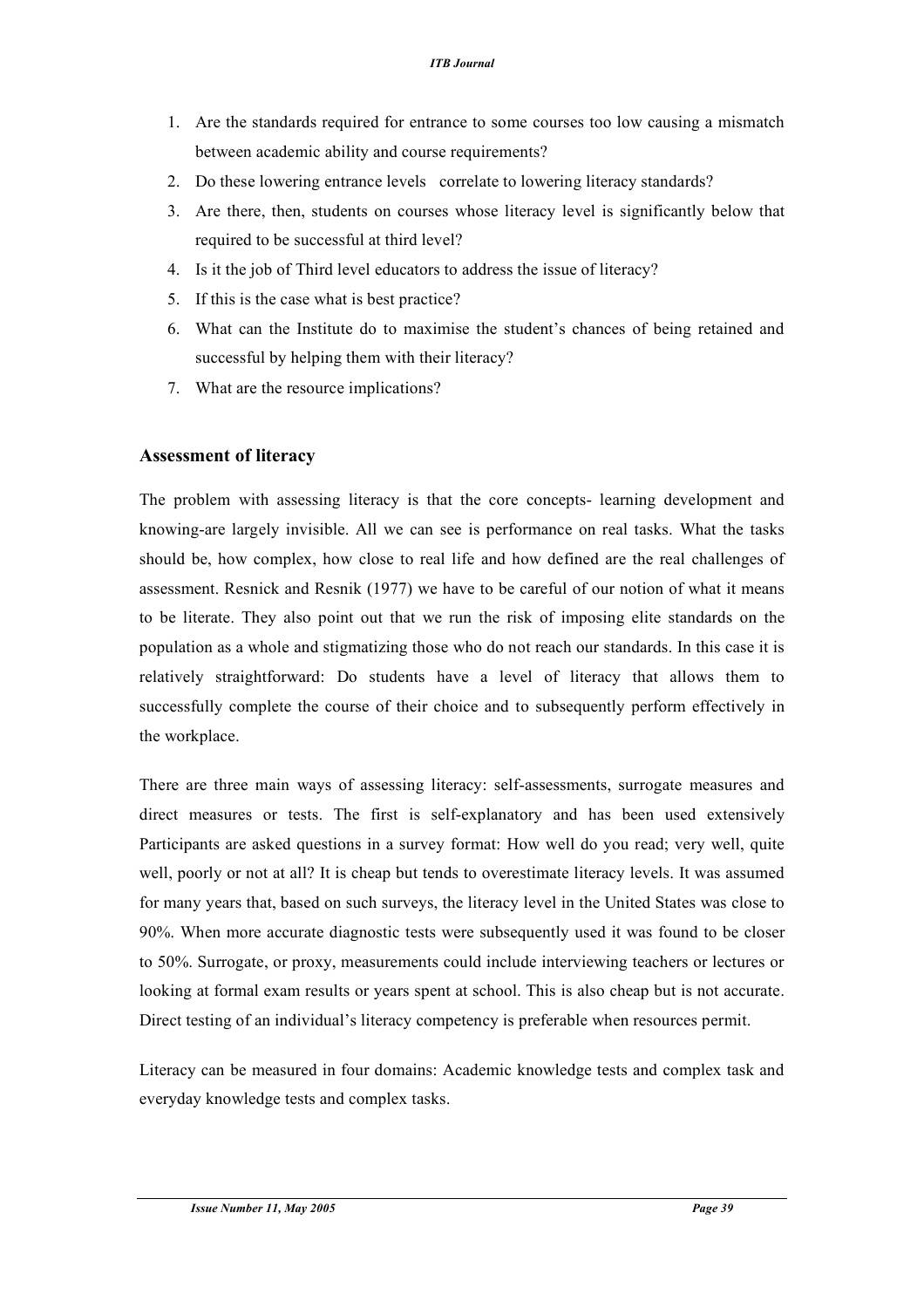#### *ITB Journal*

**Academic test based knowledge** is measured by multiple choice or other tightly structured questions, answered by a single individual within a timeframe and without assistance. All students are assessed on the same knowledge and skills; tests use the same criteria for judgment, while trying to avoid bias. Learners are compared against set standards-criterion referenced - or each other, norm referenced. The U. S. Department of Education notes that a test is standardized if it is based on a systematic sampling of behavior, has data on reliability and validity, is administered and scored according to specific instructions, and is widely used. A standardized test may be norm-referenced or criterion-based. The tests may, but need not, relate to readability levels, grade level equivalencies, or competency-based measurements.

**Academic complex knowledge and everyday complex knowledge** tasks try to reflect a more holistic view of the individual's abilities. Essays, reports and projects are examples. Both these approaches attempt to measure skills-academic literacy- required to complete tertiary education. They are best carried out and assessed by the same person across the group. Arguably, if done well they are the best measurement of a persons ability to put their literacy and information management skills into practice .

**Everyday knowledge tests** are competency-based and try to reflect the skills and knowledge required in daily literacy practices. They have been used, sometimes controversially, in the USA for thirty years. The first such- the Adult Performance Level (APL) project- was accused of choosing tasks from the perspective of middle-class whites and for developing a long lists of tasks with no rationale. In addition to bias, tests can decontextualise the practices they seek to measure and treat skills and knowledge mechanistically.

The most developed of the competency-based tests, the **IALS (International Adult Literacy Survey)** strives to avoid both a decontextualised and mechanistic approach. It was the first worldwide study to explore the literacy distributions of adults across twenty two participating countries and provided a common measure to allow comparison of literacy proficiency rather than a mere count of the number of "illiterates" The OECD, the European Union and UNESCO administered it between 1994 and 1996 in association with the individual governments. In 2000, a final report was released (Organization for Economic Co-operation and Development [OECD] 2000,Paris) which stated, "*by 1998, the survey had covered 10.3 percent of the world population and 51.6 percent of the world GDP*" (p.87). The IALS reflects both the strengths and the problems with the test approach. It does acknowledge literacy as a complex set of skills and contextualises it in everyday life. In designing the test items an attempt was made to select real life texts such as bus timetables and advertisements. However, the requirements of psychometric testing for standardisation across twenty-two countries made these texts less like their real-life equivalents. For example, a bus timetable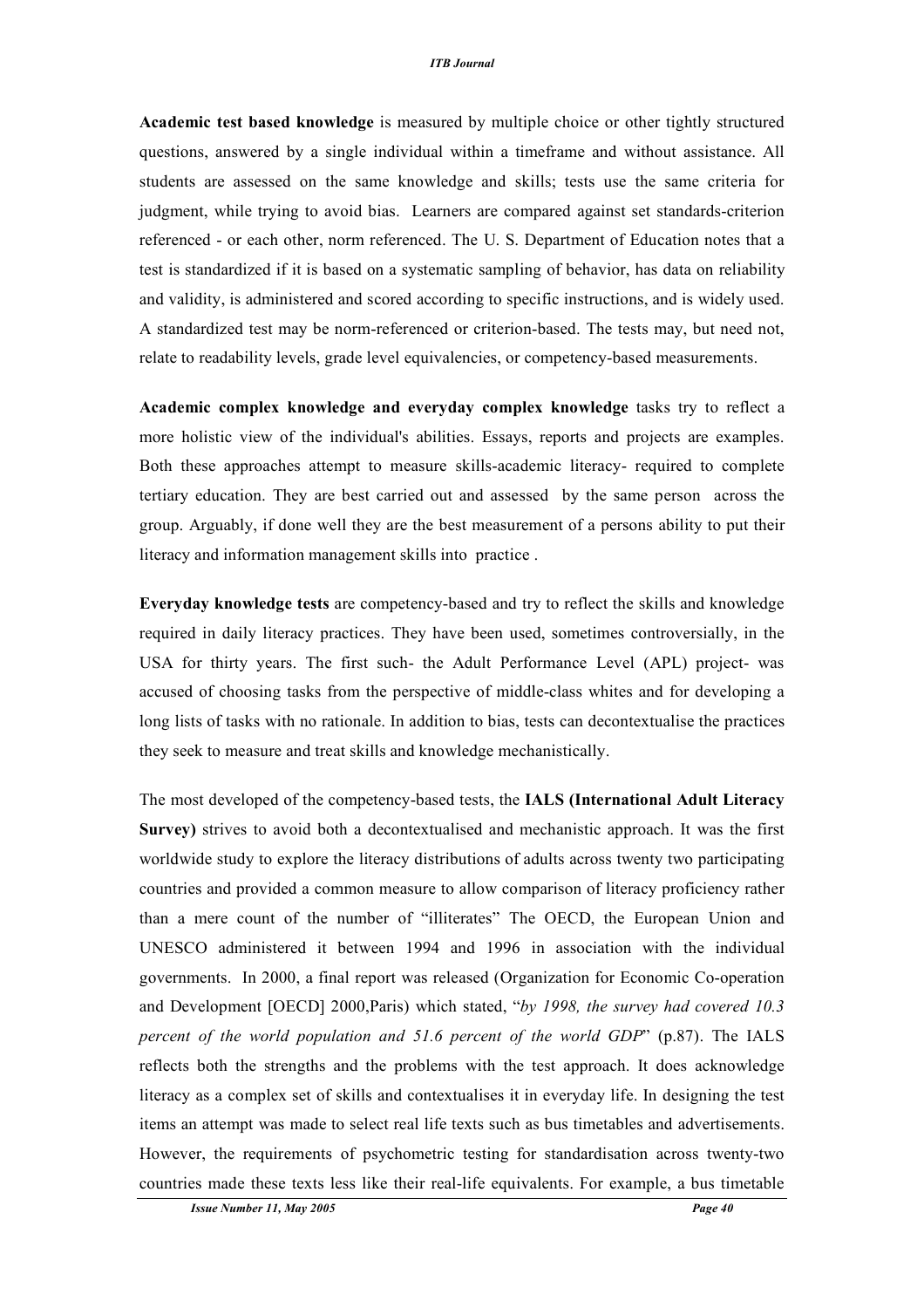included in the original test was based on an American model, which was very different to other countries. Notwithstanding, it is the best example of a widely uses and norm referenced standardized competency based approach.

# **Methodology of the study of firsy year horticulture students at Blanchardstown Institute of Technology**

This study attempts to analyse the Literacy levels and Information management skills among first year students at the Institute of Technology Blanchardstown. It seeks to establish a general picture of literacy competencies among Horticulture students and briefly compare the results to the other first year groups within the Department of Informatics and Engineering: Computer Engineering, Computer Science and Mechatronics. Table A shows a breakdown of these groups. These figures represent the number of students who registered at the start of the Academic year 2004/2005. It does not represent the number of students who are on the course now as those figures are difficult to establish. The figures in bold represent the number of students who completed the test. The number of first year computing students who completed the test did not provide a valid sample and were not included.

|                       | Horticulture |                  | <b>Mechatronics</b> |                  | Computer           |    |
|-----------------------|--------------|------------------|---------------------|------------------|--------------------|----|
|                       |              |                  |                     |                  | <b>Engineering</b> |    |
| <b>Students</b>       | 88           | 64               | 32                  | 21               | 19                 | 19 |
| Male                  | 62           | 42               | 29                  | 18               | 17                 | 17 |
| Female                | 26           | 22               | 3                   | 3                | $\overline{2}$     | 3  |
| <b>Standard entry</b> | 76           | 44               | 29                  | 20               | 15                 | 15 |
| <b>Mature female</b>  | 13           | 13               | $\theta$            | $\boldsymbol{0}$ | $\theta$           | 0  |
| <b>Mature male</b>    | 9            | $\overline{7}$   | $\overline{3}$      | 1                | 4                  | 4  |
| Non national male     | $\theta$     | $\boldsymbol{0}$ | $\boldsymbol{0}$    | $\boldsymbol{0}$ | 4                  | 4  |
| non national female   |              | 1                | $\theta$            | $\mathbf{0}$     | $\Omega$           | 0  |

The make up of the group is significantly different to other courses in the Department of Informatics and Engineering. The number of mature students in the Horticulture course is significantly higher than any of the others with slighty over 25% in this cohort. For example, less than 10% of the mechatronic students are mature students. In this group there is significant variation: retirees, career changers, second chance and access students. It could be said that the group represents the aspired to demographic spread of all courses in the future. The other significant difference is the gender balance. The female cohort is slightly less than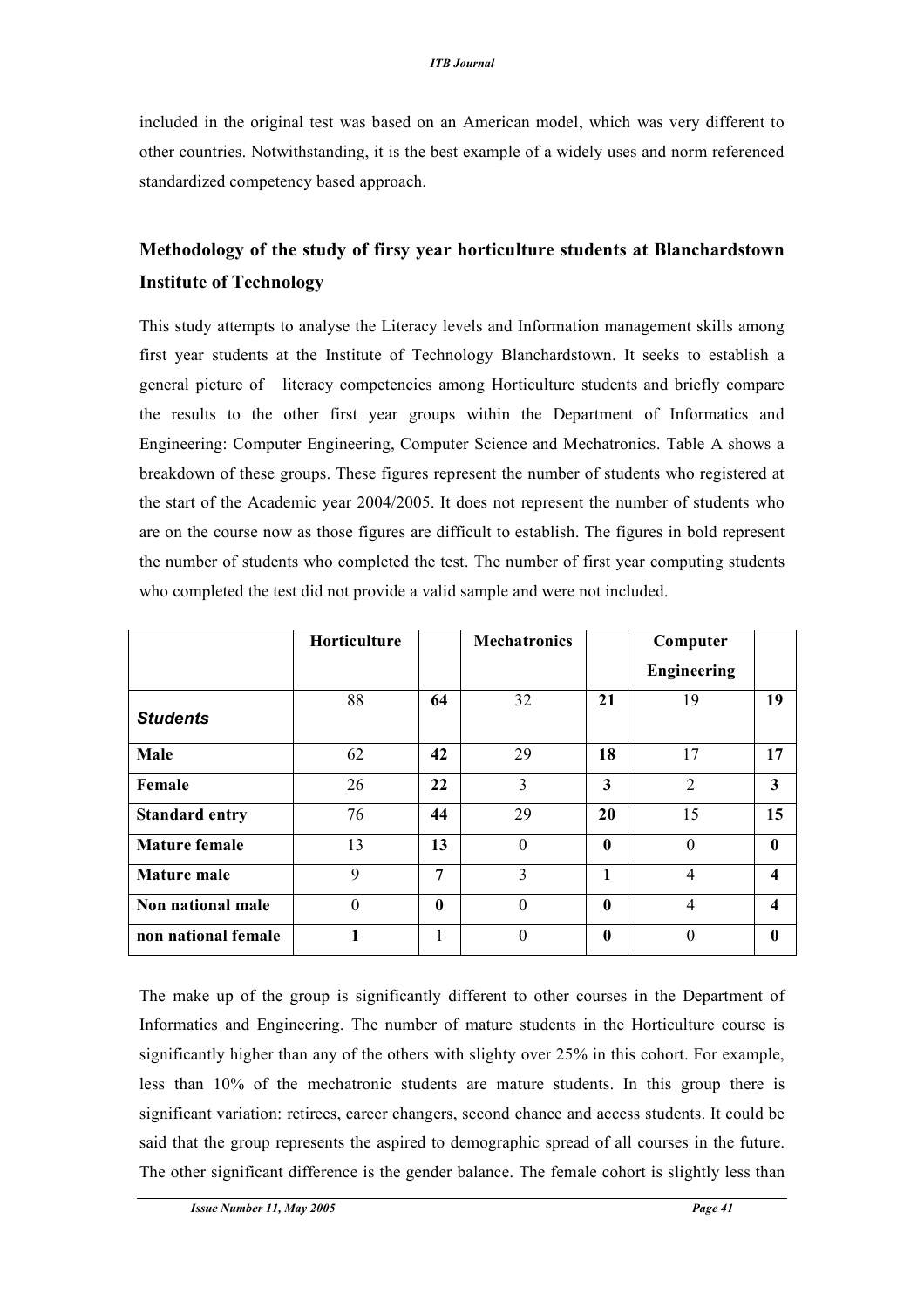#### *ITB Journal*

50%. Mechatronics has slighly less than 10%. In comparison to other courses there is a wide geographical spread. It is evident that this is a diverse group of learners.

The method of testing students was twofold: a non-standardised and norm referenced test set by the author and the production of a written report. While recognising the limitations of these tools they do attempt to measure literacy in the four domaims outlined above. Ideally it would be disirable to use a standardised test but the cost was prohibitive at this stage. The test attempted to measure abilities in grammar, vocabulary, sentence structure and comprehension. Students were allowed an hour and a half to complete it. Grades were awarded in the same way as all work in the college. The test attempted to measure abilities in grammar, vocabulary, sentence structure and comprehension. Students were allowed an hour and a half to complete it. The test was based on the authors experience; ten years teaching second level English in Ireland, Australia and Japan, eight years teaching English as a foreign language and six years lecturing in communications. Grades were awarded in the same way as other exams in the college. The table shows the numbers who took the test in each demographic and the results obtained.

|                      | Horticulture   |                | Grade          | Grade          | Grade          | Grade          | <b>Grade E</b> |
|----------------------|----------------|----------------|----------------|----------------|----------------|----------------|----------------|
|                      |                |                | A              | B              | $\mathbf C$    | D              | or lower       |
| <b>Students</b>      | 88             | 64             | 15             | 19             | 17             | 8              | 5              |
| Male                 | 62             | 42             | 8              | 12             | 10             | 5              | $\overline{4}$ |
| Female               | 26             | 22             | $\overline{7}$ | $\overline{7}$ | $\overline{7}$ | $\overline{3}$ | $\mathbf{1}$   |
| <b>Standard</b>      | 76             | 44             | 5              | 9              | 15             | 6              | $\overline{4}$ |
| entry                | 53<br>Male     | 34             | 3              | 6              | $\overline{2}$ | 15             | $\mathbf{1}$   |
|                      | Female 13      | 10             | $\overline{2}$ | $\overline{3}$ | $\overline{7}$ | $\theta$       | $\overline{0}$ |
| <b>Mature female</b> | 13             | 13             | 6              | 5              | $\mathbf{1}$   | $\overline{2}$ | $\mathbf{0}$   |
| <b>Mature male</b>   | 9              | $\overline{7}$ | $\overline{4}$ | $\mathbf{1}$   | $\mathbf{1}$   | $\mathbf{1}$   | $\mathbf{0}$   |
| Non national         | $\overline{0}$ | $\mathbf{0}$   | $\overline{0}$ | $\overline{0}$ | $\mathbf{0}$   | $\overline{0}$ | $\overline{0}$ |
| male                 |                |                |                |                |                |                |                |
| non national         | 1              | 1              | $\mathbf{0}$   | $\mathbf{1}$   | $\theta$       | $\overline{0}$ | $\overline{0}$ |
| female               |                |                |                |                |                |                |                |

The results demonstrate that females significanly outperform males. This is particularly pronounced in the standard entry cohort. It should be noted that a significant number of the standard entrants have progressed through the PLC or FETAC, as it is now called, qualification route. Of the 64 students who took the test six students with significant literacy difficulties were isolated. Four were male and two female. Again it is necessary to emphasise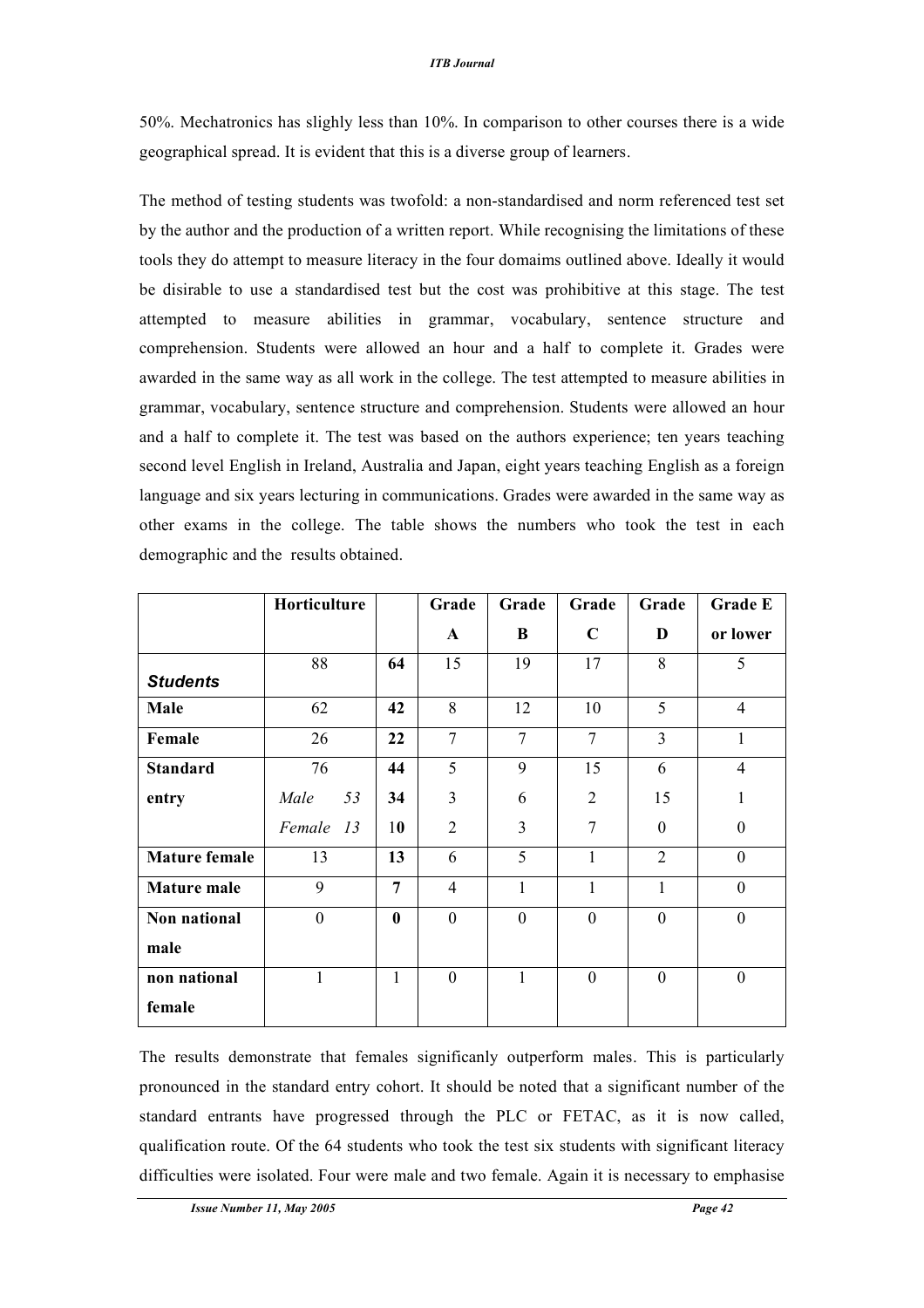that these students were not screened for specific learning disabilities. The author was made aware of one student who falls into this category. Grade D was recorded for 8 students: 5 male and 3 female. These students would have very basic literary abilities and would struggle to write coherent answers to exam papers. Heretofore this would be a level where students were unlikely to embark on a third level course. The mature cohort is an extremely literate group. Anecdotal evidence points to a large number of this group having held high-powered jobs before entering this course.

A brief comparison can be made with two other first year groups: mechatronics and engineering.

|                       | <b>Mechatronics</b> |              | Grade          | Grade          | Grade       | Grade    | <b>Grade E</b>   |
|-----------------------|---------------------|--------------|----------------|----------------|-------------|----------|------------------|
|                       |                     |              | A              | B              | $\mathbf C$ | D        | or lower         |
|                       | 32                  | 20           | $\overline{2}$ | $\overline{4}$ | 4           | 5        |                  |
| <b>Students</b>       |                     |              |                |                |             |          |                  |
| Male                  | 29                  | 18           | $\mathfrak{D}$ | 3              | 4           | 5        | 4                |
| Female                | 3                   | 1            | $\Omega$       |                |             |          | $\boldsymbol{0}$ |
| <b>Standard entry</b> | 29                  | 20           | $\overline{2}$ | 2              | 4           | 5        | 5                |
| <b>Mature female</b>  | $\theta$            | $\mathbf{0}$ | $\Omega$       | $\Omega$       | $\theta$    | $\Omega$ | $\boldsymbol{0}$ |
| <b>Mature male</b>    | 3                   | 1            | $\Omega$       |                | $\theta$    | $\theta$ | $\theta$         |
| Non national male     | $\theta$            | $\mathbf{0}$ | $\Omega$       | $\theta$       | $\theta$    | $\Omega$ | $\theta$         |
| non national female   | $\theta$            | $\mathbf{0}$ | $\Omega$       | $\Omega$       | $\Omega$    | $\Omega$ | 0                |

|                       | <b>Engineering</b> |              | Grade        | Grade          | Grade       | Grade    | <b>Grade E</b>   |
|-----------------------|--------------------|--------------|--------------|----------------|-------------|----------|------------------|
|                       |                    |              | $\mathbf{A}$ | B              | $\mathbf C$ | D        | or lower         |
| <b>Students</b>       | 19                 | 17           | 8            | $\overline{4}$ | 3           | 2        | $\boldsymbol{0}$ |
| Male                  | 14                 | 13           | 6            | $\overline{4}$ |             | 2        | $\theta$         |
| Female                | $\overline{4}$     | 4            | 3            |                | $\theta$    | $\theta$ | $\mathbf{0}$     |
| <b>Standard entry</b> | 15                 | 13           | 5            | $\overline{4}$ | 3           | 1        |                  |
| <b>Mature female</b>  | $\boldsymbol{0}$   | $\mathbf{0}$ | $\theta$     | $\theta$       | $\theta$    | $\theta$ | $\theta$         |
| <b>Mature male</b>    | 3                  | 4            | 4            | $\Omega$       | $\Omega$    | $\Omega$ | $\Omega$         |
| Non national male     | $\overline{4}$     | 4            | 4            | $\theta$       | $\theta$    | $\theta$ | $\theta$         |
| non national female   | $\overline{4}$     | 0            | $\theta$     | $\Omega$       | $\Omega$    | $\theta$ | $\theta$         |

The Mechatronics group performed particularly poorly. Perhaps this may be somewhat explained by the sampling or the poor attendance at tutorials. In the tutorials the aspects of grammar tested were extensively practised.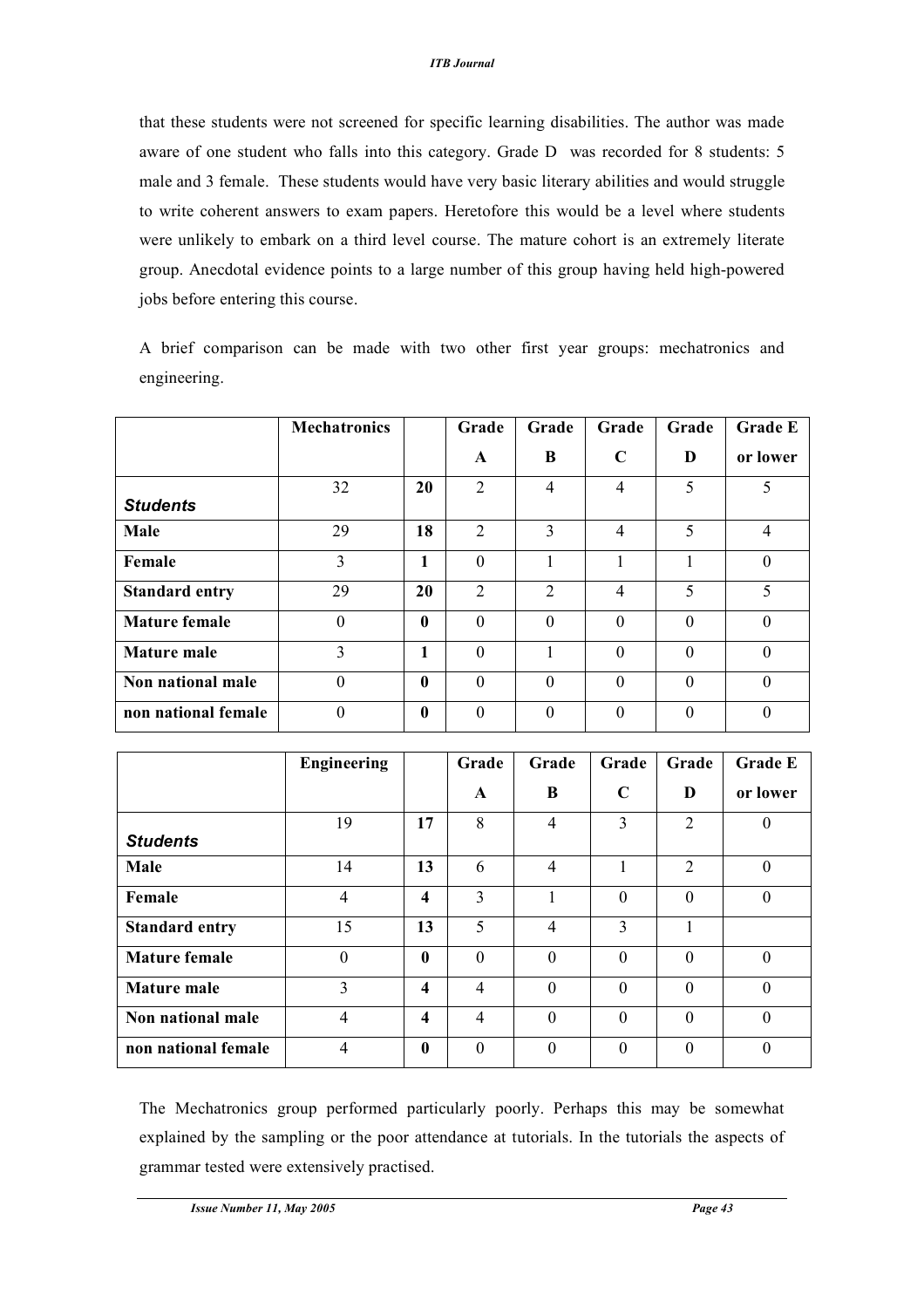By comparison the Engineering cohort performed very well. There is anecdotal evidence that the mature students in this group had a very motivating effect on this group. There was a palpable sense of competition and earnestness. This was lacking in the Mechatronics group. Attendance was excellent and motivation was high.These qualitative aspects merit further evaluation.

### **Report writing**

It was explained to students three times that that effective writing is a process as well as product. It is not simply a matter of handing in a completed document It should contain drafting and redrafting, seeking advice from Lecturers and peers and attendance at tutorials to perfect these skills. It should seek to analyse and synthesise, to evaluate and sift information and draw on both primary and secondary sources.

The marking scheme was as follows:

|                           | Total |  |  |  |  |
|---------------------------|-------|--|--|--|--|
| Use of English            | 10    |  |  |  |  |
| Synthesis                 | 15    |  |  |  |  |
| Evaluation                | 15    |  |  |  |  |
| Sources used              | 20    |  |  |  |  |
| Body of report            | 50    |  |  |  |  |
| Format/structure          | 15    |  |  |  |  |
| Ongoing work              | 15    |  |  |  |  |
| Proposal                  | 10    |  |  |  |  |
| Process                   | 25    |  |  |  |  |
| Marking scheme for report |       |  |  |  |  |

### **Report results**

The results of the report followed some of the trends of the test and females outperformed males and mature students were by far the highest achievers. It is a worrying fact that students have even greater difficulties putting together a formal written report. 40% of students showed no ability to engage in the process of writing. Despite the fact that four two-hour tutorials were allocated to research where they could use the Library facilities students were unable or unwilling to engage in Independent learning. We can postulate many reasons why this is so: the human inclination to leave everything to the last minute, laziness or an inability to understand the requirements. It is the author's contention that the continuation of the

**Total 100**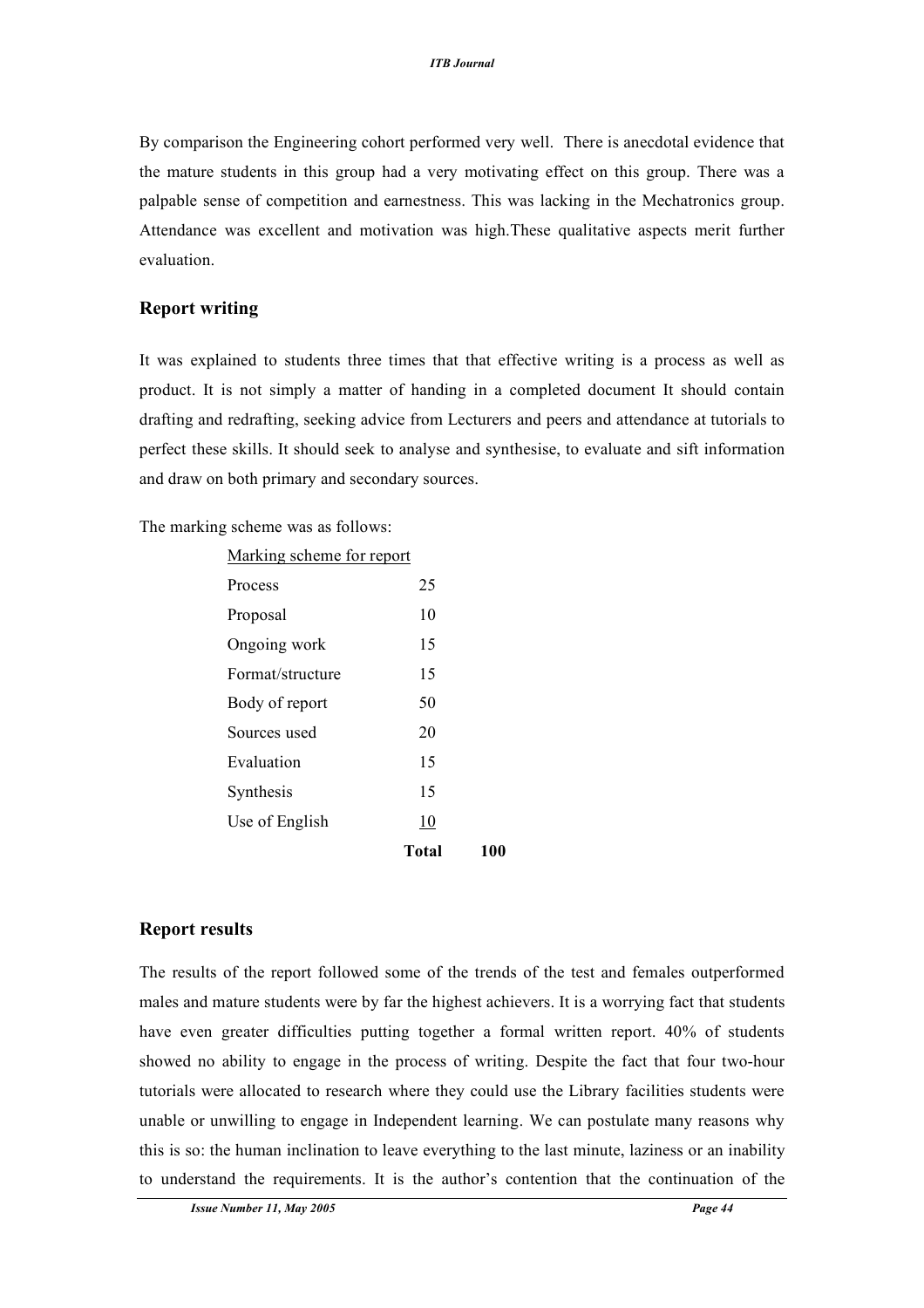terminal examination at second level has a significant role to play. In this regard John Coolahan in his seminal book *Irish Education; History and Structure* (1981) noted that as far back as 1971 the Maduas and Mc Namara report advised the government to include school based tests, oral examinations and other forms of continual assessment in both the Intermediate Certificate (now the Junior Certificate) and Leaving Certificate. Almost thirtyfive years later this has not been implemented and the tradition of terminal examinations still survives.

In general students also demonstrated an inability to sift, synthesise, analyse, summarise and apply information sources to the completion of a written document. This lack of Information Literacy is evidenced in an inability to choose an appropriate research topic and to be wholly dependent on the Internet as a source of Information. Despite requests to use books, newspapers, journal articles and so on as secondary sources of information the majority of students see the Internet as the source of all wisdom. In the same vein, despite detailed explanation of the differences between reports and projects many students were unable to provide a report format and despite providing a report title such as The effects of the Internet on Interpersonal relationships on the ITB Campus (with the help of the lecturer) ended up producing a document that was essentially a history of the Internet. This inability to respond appropriately to a title combined with poor sentence structure, spelling, inappropriate and limited vocabulary is indeed cause for concern. It was evident in many reports that a significant amount of the body of the report was taken from the Internet with stylistic and grammatical differences between the introduction and the main body. Evidence points to production of reports essays and other modes of assessment that take the form of a mass of undiffererentiated text culled from the Internet. It was largely the mature student group who realised that books still exist.

The use of primary sources of information was more encouraging. Conscientous students used one or more sources outlined in lectures: interviews, questionnaires, surveys, participant observation and first hand experience. Others were seemed unable to differentiate between real interviews and those available on the Internet. The significant number of young students involved is evidence of a paradigm shift in this regard. Furter research is merited.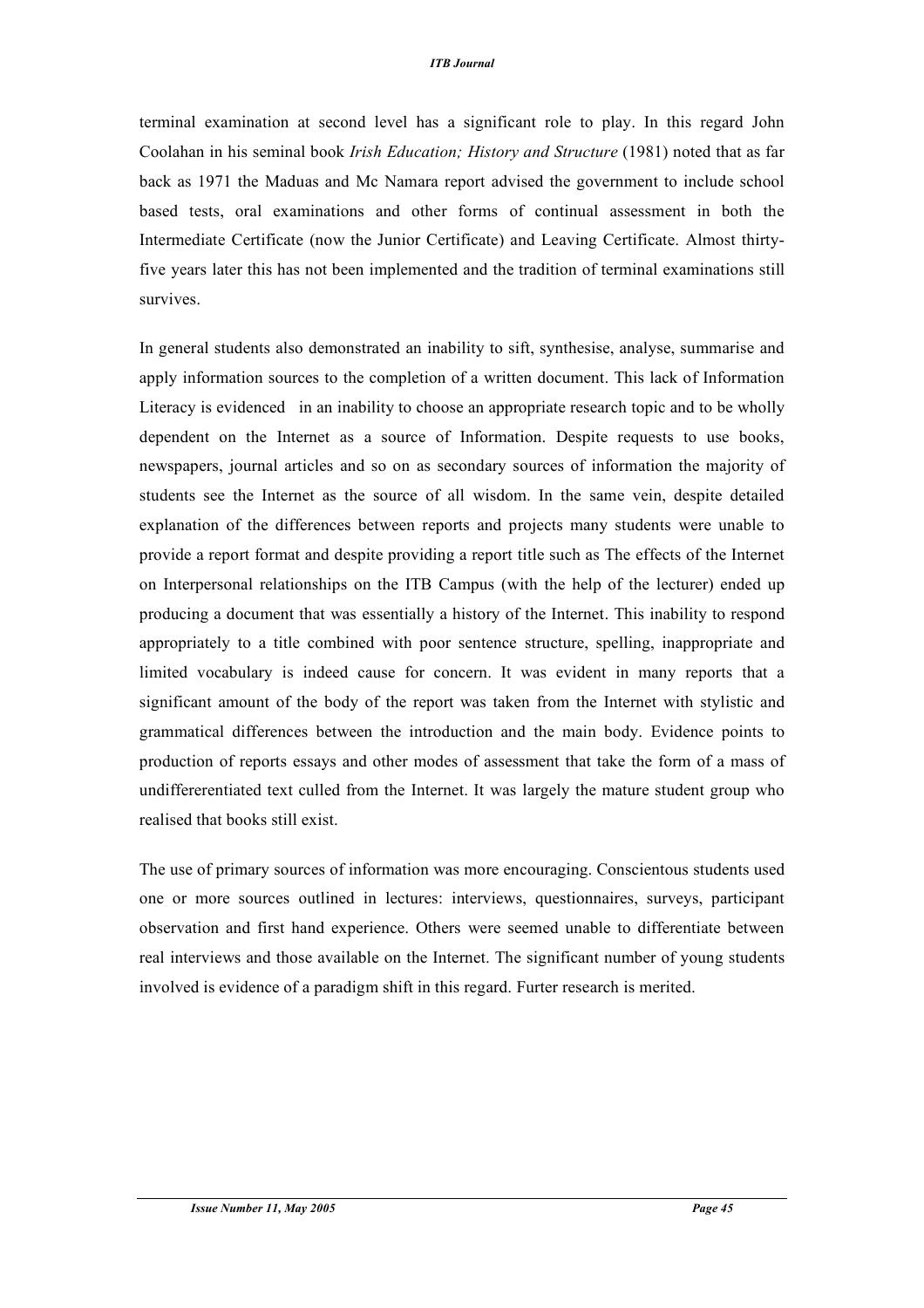# **Conclusions**

### **General Comments**

It is of central importance to stress that this study is preliminary and would need to be followed by an extensive standardised test and further tools of assessment. *These is preliminary results indicate a relatively high level of general literacy difficulties among first year students at the Institution of Technology Blanchardstown.* In the above analysis there is a high variation between class groups. While this is a fact based on the test results and analysisof reed to be considered. The timetabling of particular class groups may have had a slight distortion. This is particularly so in the Mechatronics group where lecture and tutorials were held between four and six and early Friday morning. This had a knock on effect on attendances. Notwithstanding the poorer attendance the results in this particular group were cause for concern. Almost 50% demonstrated poor literacy standards. This stands in stark contrast to the engineering group where there was a much greater level of attendance and achievement. This class demonstrated a much higher level of motivation. The author contends that where there are mature students, who are nearly always highly motivated, to act as role models for the younger students the standards of achievement rise.

#### **Specific conclusions**

- 1. This initial study would point to a problem of literacy among first year students. Overall this figure is in the region of 20%. This figure does not however provide figures for specific learning disabilities and is probably adjustable downwards.
- 2. The problem is most acute among standard entry male students. Across all class cohorts their mean scores were lowest in both the test and report writing. Oral presentation was the only area where their scores were comparable to other groups.
- 3. Literacy levels are highest in the mature entry female cohort. The standard is slightly lower among the male mature entry cohort.
- 4. Non-national students have different problems unique to their native language. These include inversion, verb tenses, usage of definite and indefinite articles and prepositions. However 50% show a good standard of literacy.
- 5. A significant minority of younger students are unwilling or unable to engage in independent learning.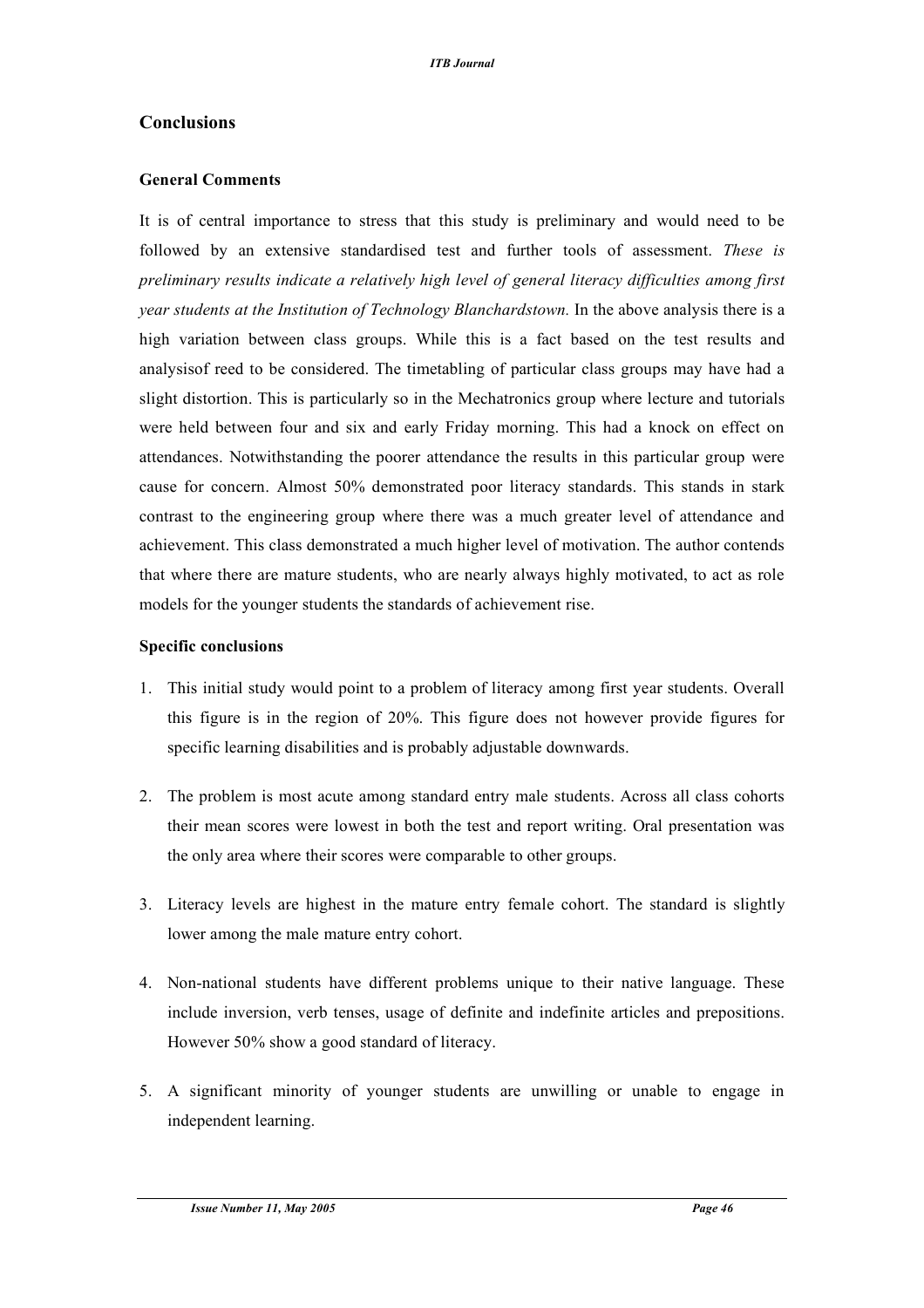6. There is an overwhelming dependence on the Internet as a source of information. This is exclusively a problem with younger students.

#### **Recommendations**

# **1. Pre-entry literacy and learning difficulties screening for mature students and early screening for CAO students**

There is an increasing case for pre- entry literacy testing given the increasingly diverse pathways of entry. Current practise does not allow for this with leaving certificate standard entry students as their success is ringfenced by the points system administered by the Central Application Office and the minimum entry standards specified by the individual institution. However this is not the case with non-standard applicants. It is recommended that all applicants that fall into this category be given a comprehensive qualifying literacy test. The precise structure of this method needs to be worked out collaboratively. The author recommends that it includes a standardised literacy test and an oral interview. The Literacy working group should, in collaboration with interested stakeholders establish a comprehensive set of assessment tools. Under this rubric may fall APELS, portfolios of work, qualitative assessment of literacy whereby they write an essay, for example, in controlled circumstances. Should they not have the standard required they should be redirectered elsewhere until their standard is proficient. This should apply to all courses including the foundation certificate as it now stands. The author recognised functional illiteracy in tweo candidates who had been accepted on this course in the academic year 2001/2002. These students had difficulty from the start and subsequently dropped out. It was suggested to the team that pre entry literacy tests be put in place the following year. This was done and those with profound difficulties were recognised and redirected. It is extremely doubtful if the foundation course can help these students achieve their desired learning outcomes without an intensive programme of one to one tuition as outlined below. It is recommended that the Foundation team liase with the NALA and ideally have one of their tutors on the interview panel. In the case of direct entry students screening should occur quickly after entry. This would allow appropriate structures and supports to be put in place early in the Academic year and maximise the potential of the students.

2. **Standardisation of entry standards for mature students across the sector.** This is in line with recommendation number 49 of the points system commission. The co-ordination of a nationally recognised and transparent procedure for assessment of mature student applications, providing for flexible entry routes taking into consideration the needs of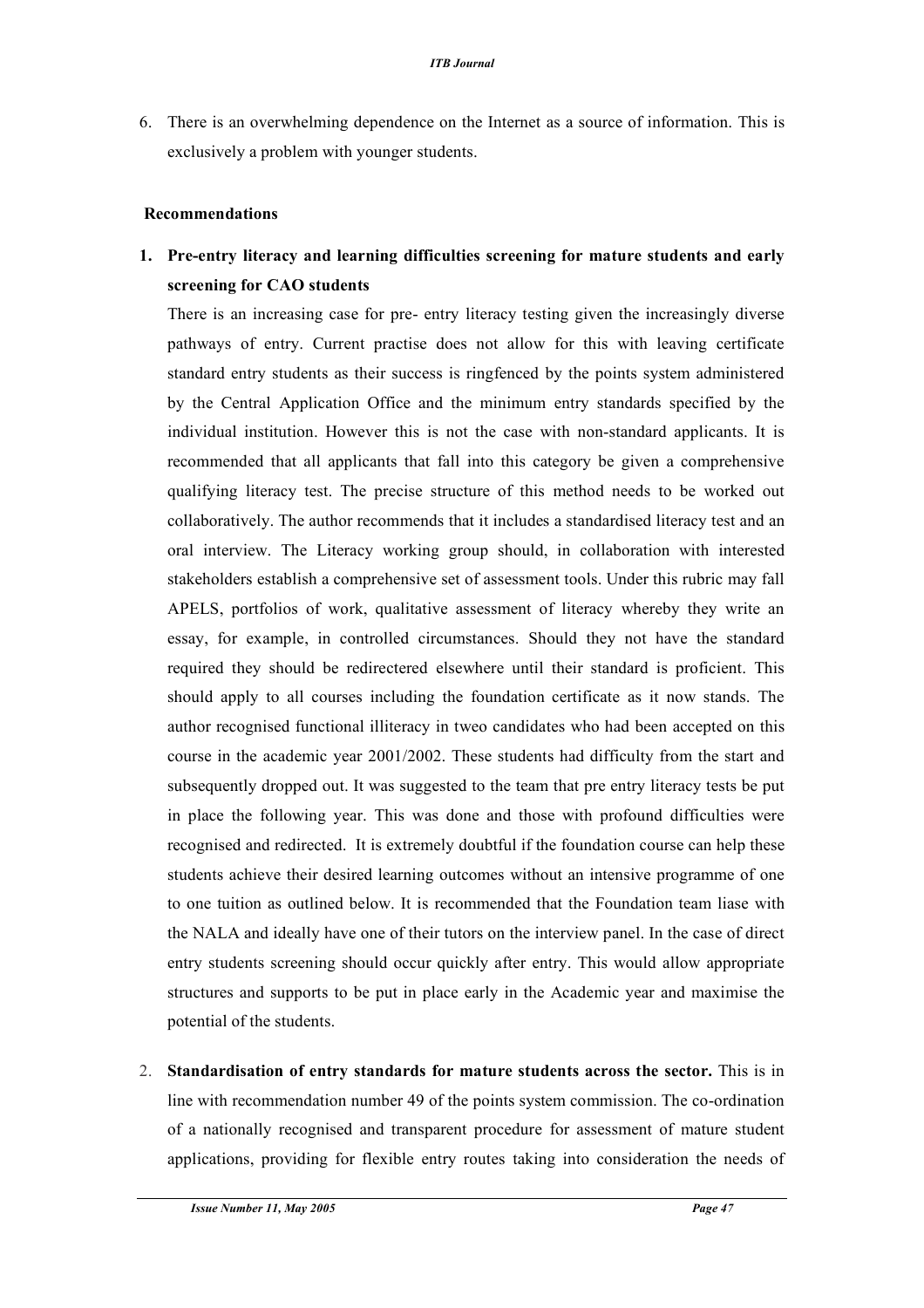#### *ITB Journal*

non-traditional higher education applicants, including APEL, portfolio presentation interviews, the needs of students with disabilities etc.

3. **The provision of units of study for credit which students who are deemed to be at risk must take as a prerequisite in first year courses in addition to the current provision.** This could take the form of bridging courses at the start of the first semester for those identified as weak, which would allow all students to start on a relatively similar footing. These would need to be a minumum of two weeks duration. This practice is currently being used for the computer appications section of the module in horticulture entitled Communications and computer applications. This is in line with recommendation number ten from the Report on the Points system which states that access programmes be geared to the needs of the individual student in terms of content, duration (e.g., summer, late autumn or year-long) and provider, based on the following categories: First category – students who achieve just over three hundred points With this level of attainment course options are very limited and exclusion stems from rationing rather than the individuals abilities. Students in this category could be catered for through a system of reserved places with direct entry. This would off set the competitive disadvantage of such students. Second category – students who achieve only minimum matriculation requirements (2 grade Cs and 3 passes) Students in this category are at high risk if they enter without further preparation. These students need a pre-entry preparatory programme as well as reserved places with direct entry. Supports post-entry would not be sufficient. Third category – Students in this category would not have attained minimum matriculation requirement for access to higher education. Such students are the least supported and face very few options. Bridging courses must be a major part of the strategy.

It is recommend that the institute consider running a **pilot course** in line with recommendation number eleven of the commission which states that recommends that the National Office should encourage higher education institutions to set up new types of access courses, of varying content and duration, on a pilot basis. One such development would be to have pilot regional consortia of institutions providing intensive Summer Schools (both top-up and orientation) to targeted students. The report highlights one such scheme. The University of Dundee offers a substantial academic 'top up' delivered in an intensive three - month period (June to August). Students are given an intensive programme (9-5 every day), covering study skills together with academic courses that are assessed by course work and examination. Dundee has the statistical evidence to demonstrate that students progressing from this course do as well subsequently as those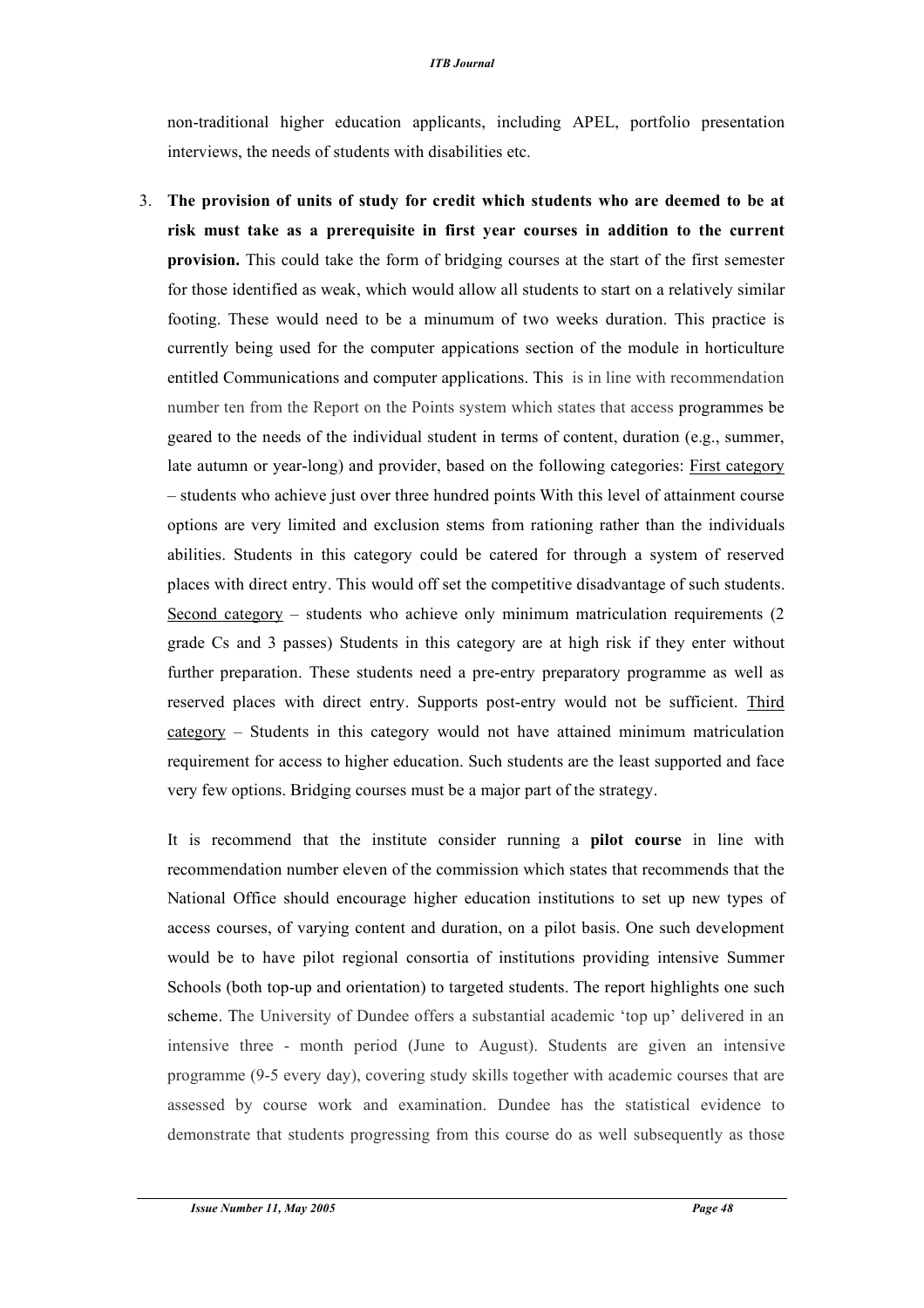entering through the more conventional routes, including those studying in Law, Medicine and Engineering (for a description of the Dundee system see CVCP (1998)).

#### **4. One to one classes for those particularly at risk**

This is the ideal form of literacy tuition. Literacy is closely bound to self-esteem. It is a private issue and can have profound implications for the individual. Providing one to one tuition affords the individual privacy and help confidence and trust to grow. It is obvious that this is an expensive option

# **5. The provision of discipline specific and course specific instruction into curricula in addition to current modules.**

For example, Engineering students would be required to take a module in Technical Communication. This would potentially allow for content knowledge and relevant skills at the same time. It would have the added advantage of equitability, as no student would be singled out as needing remedial instruction. The underpinning philosophy in this approach is that all students need to develop their literacy skills pertaining to the specific discipline that they are studying. For example, focussing on effective, efficient and critical reading skills would enable a better understanding of the content information that is being conveyed in a text entitled *The basics of Electronic Engineering*.

6. **The provision of classes and workshops** on literacy skills outside the formal curriculum, which would seek to provide interested students with context free literacy instruction It is proposed that such classes would put the emphasis on literacy as opposed to study skills.In the specific case of the foundation course where the majority of the participants are likely to have less formal education it is vital to maximise literacy levels if they are to make the transition to undergraduate courses. If it is the policy to accept allcomers it is of central importance that they receive extensive literacy tuition.

#### **7. A greater emphasis on Information Literacy.**

Institutes should recognise the importance of information-literacy as a key component of academic success, containing a necessary set of transferable skills for life-long learning in the information age. To this end, the concept of the information literate-graduate should be formally integrated into teaching and learning development strategy. Academic libraries should carry out the necessary research to evaluate the resourcing and implementation of information-literacy programmes across undergraduate and postgraduate courses. From this research should emerge a clearly defined implementation plan.. Costs should be evaluated and the necessary funding identified. Information literacy courses should be an integral part of all new course design. Librarians should be included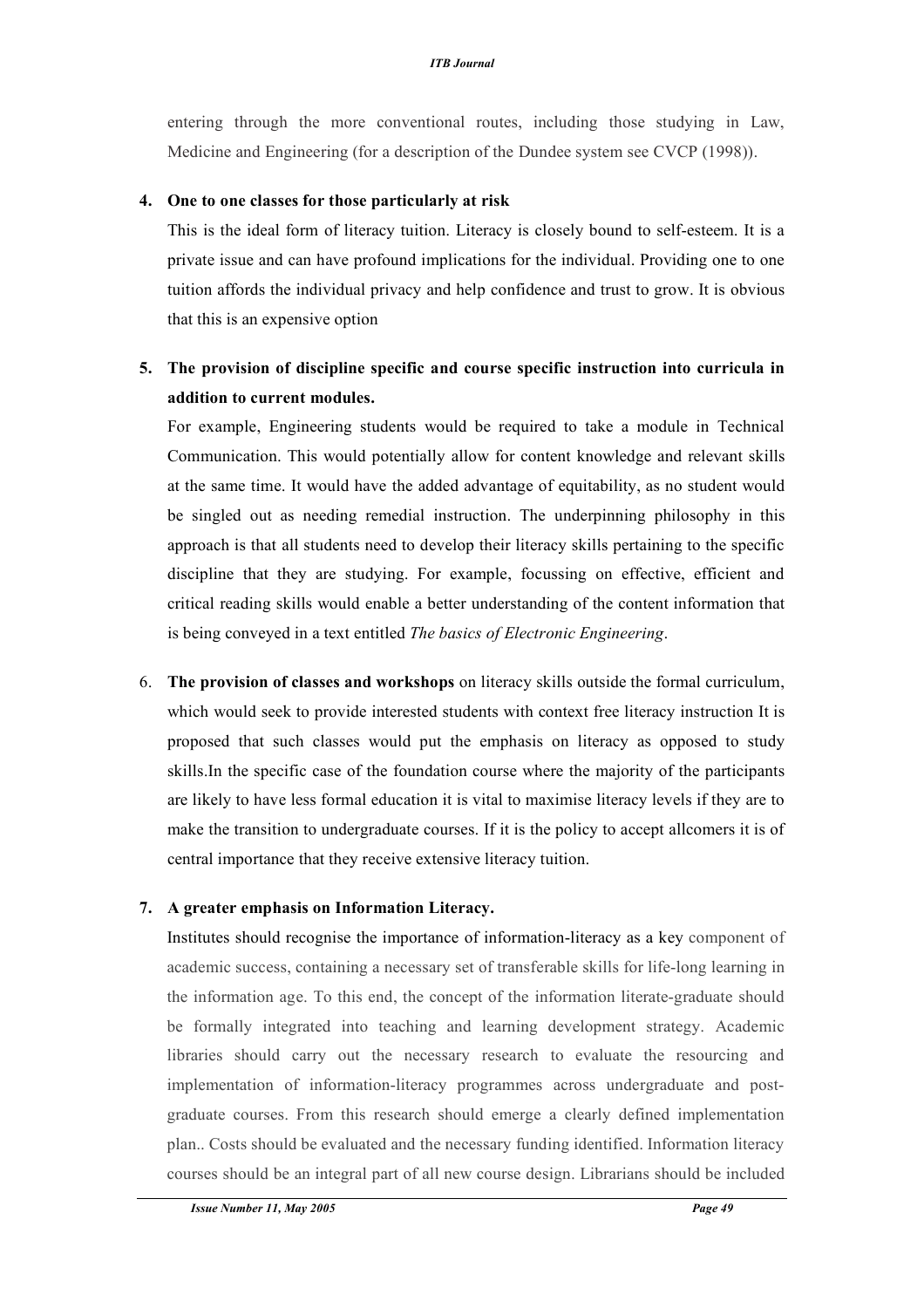in course boards and course-design teams. Skills mapping techniques should be used to identify the level of student competencies in information literacy skills as a basis for course design. In the short term, faculties should recognise the need to allocate curriculum time to library programmes. Academic and library staff should collaborate to ensure that the programmes on offer are course-related and relevant to immediate student need.

#### **8. Staff assistance**

It is recognised that lecturers within a specific discipline may not have the expertise to embed literacy skills in their specific area. Many would view it as outside their remit and this may be accepted as a valid position. Appropriate staff development opportunities should be provided for those who wish to become more knowledgeable in this area.

#### **9. Redrafting of the current communication modules**

The author is responsible for delivering a number of modules to first year students. Having completed this study deficiencies in the syllabi have been recognised and will be remediated under the upcoming Programmatic review. These changes are outlined below. The author contends that the provision for communications is adequate only in the case of the Computing course (BN002).This cohort have a compulsory modules in *Personal Development* in the first semester and *Communications* in the second semester. This provision is an excellent chance to develop literacy skills. All other courses lag significantly behind. In Horticulture (BN007/8) and Engineering (BN002) students take a half module in communications. However it is unsatisfactory in the Mechatronics course where the module is entitled *Personal Development*, which is offputting, and covers material that would be more appropriately dealt with in workshop format by an acknowledged expert. The module title could be changed to, for example, *Communications and Information studies*. This would arguably appear more interesting to students. It is the authors intention to make changes in the upcoming programmatic review. It is suggested that the library have an input into designing the new syllabus.

#### **10. Involvement of external bodies dealing with literacy.**

There is a wealth of resources and information available from designated bodied like NALA and AONTAS. Linkages should be developed between these the Institute and these bodies to develop appropriate supports.

#### **11. Reevaluation of Leaving Certificate English requirements.**

Current leaving certificate students do not have to achieve a level in English above grade D at ordinary level. This does not represent a sufficient level of competency as indicated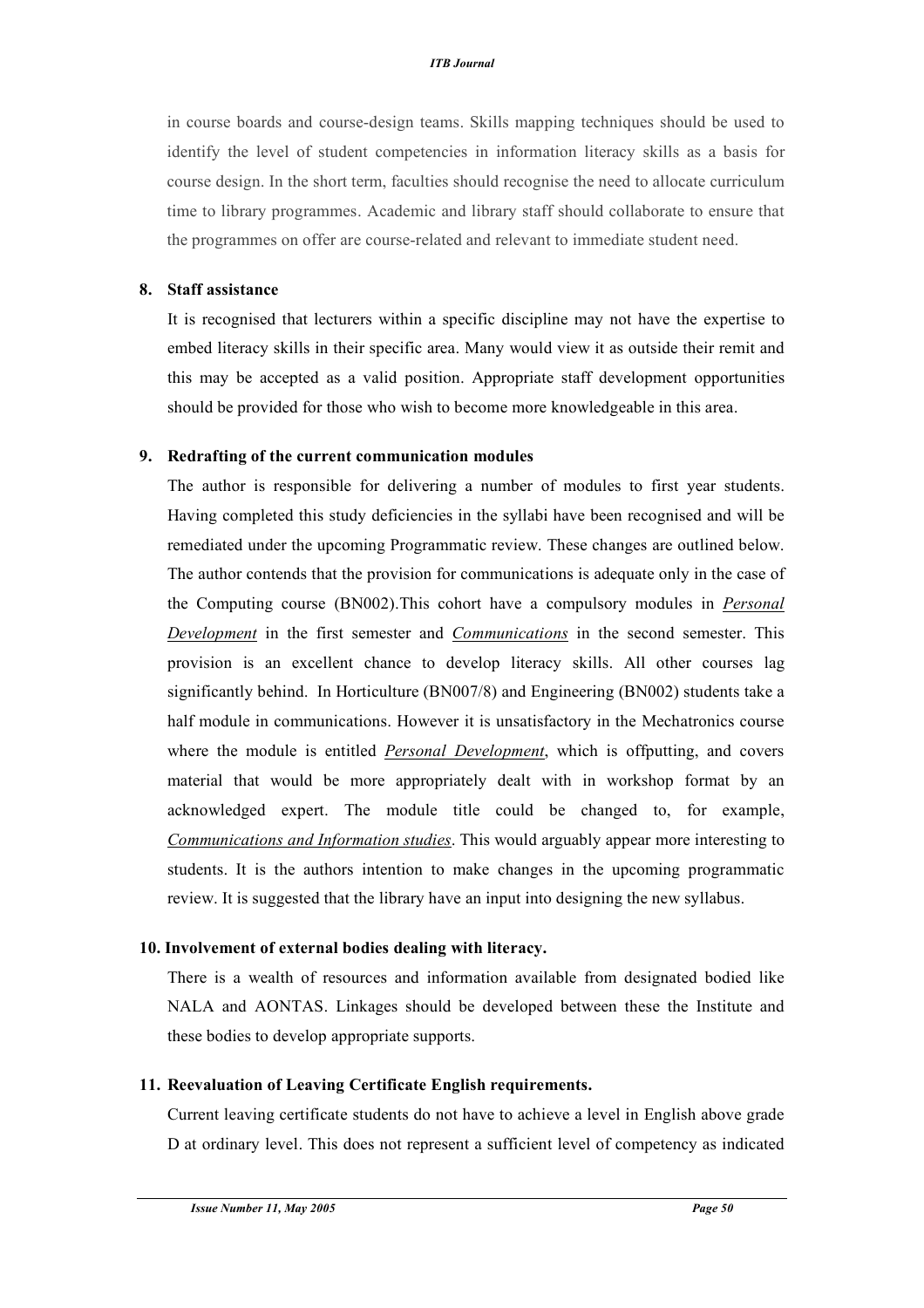by the IALS to embark on a third level course. It is recommended that the management review this issue and consider one or more of the following options:

- (a) Raise the minimum grade required in English to a C at ordinary level.
- (b) Offer those with a grade D an opportunity to take the two standardised tests outlined above to ascertain their literacy level.
- Or
- (c) Make it compulsory for those identified at risk to take one of the modules outlined.

#### 12. **Literacy profiles**

Gaining a literacy profile of a student cohort assists in both targeting those who are at risk and formulating stratagies, which aim to meet their needs and those of the entire group The measures outlined should be used to gain an effective profile.

#### **Bibliography**

- Archer, P. (2001), *Public Spending on Education, Inequality and Poverty* in Cantillon, S., Corrigan, C., Kirby, P., O'Flynn, J, (eds.) in Rich and Poor, Perspectives on Tackling Inequality in Ireland, Combat Poverty Agency, Dublin.
- Denny et al (1996*), Literacy and Education in Ireland,* The Economic and Social Review, Vol. 30, No. 3, July, 1999, pp. 215-226.
- Central Statistics Office (2002), *Report on Vital Statistics 2000* Dublin, Stationery Office.
- Clancy, P. (2001), *College Entry in Focus – A fourth national survey of access to higher education,* HEA, Dublin.
- Commission on the Points System (1999), *Report of the Commission on the Points System,* Dublin: Stationery Office.
- Cosgrove, J., Kellaghan, T., Forde, P., Morgan, M., (2000), *The 1998 National Assessment of English Reading with comparative data from the 1993 National Assessment,* ERC, Dublin, Employment and Social Affairs, European Commission, 2002
- Council of Australian University Librarians (2001) *Information Literacy standards*, Canberra *Tuarascáil Staitistiúil* (Annual Statistical Report), Department of Education & Science (Various years

1980-2001). Dublin: Stationery Office.

- Department of Education & Science (2002), Key *Education Statistics 1990/91-2000/01,* Statistics Section
- Department of Education & Science (2000), *Review of Department's Operations, Systems and Staffing Needs.*
- Department of Education and Science (2000),*, Supporting equity in Higher Education,* A report to the Minister of Education, Dublin.
- Department of Education & Science (2000), *Learnin*g *for Life: White Paper on Adult Education.* Dublin: Stationery Office.
- NALA/Socrates (2000), *Evolving quality framework for adult basic education: Selection of experiences from participating centers,* Dublin: NALA.
- Hamilton, Mary and Barton, David (2000), *The International Adult Literacy Survey: what does it really measure?* In International Review of Education, 46(5): 377-389
- Hyland, Aine (Ed.) (2000), *Multiple intelligences: Curriculum and assessment project*, Final report. Education Department, University College Cork.
- Mc Donagh et al (2001), *Issues and opportunities in Assessment*, Report for NALA.
- McDonogh, Olga (1999), *NALA-Socrates Project consultation on quality,* Dublin: NALA.
- Naughton, Pat (2000), in Hyland (ed.) *Multiple intelligences: Curriculum and assessment project,* Final report, Education Department, University College Cork, pp. 21-50.
- OECD (1997*), Literacy skills for the knowledge society,*: OECD,Paris

*Issue Number 11, May 2005 Page 51*